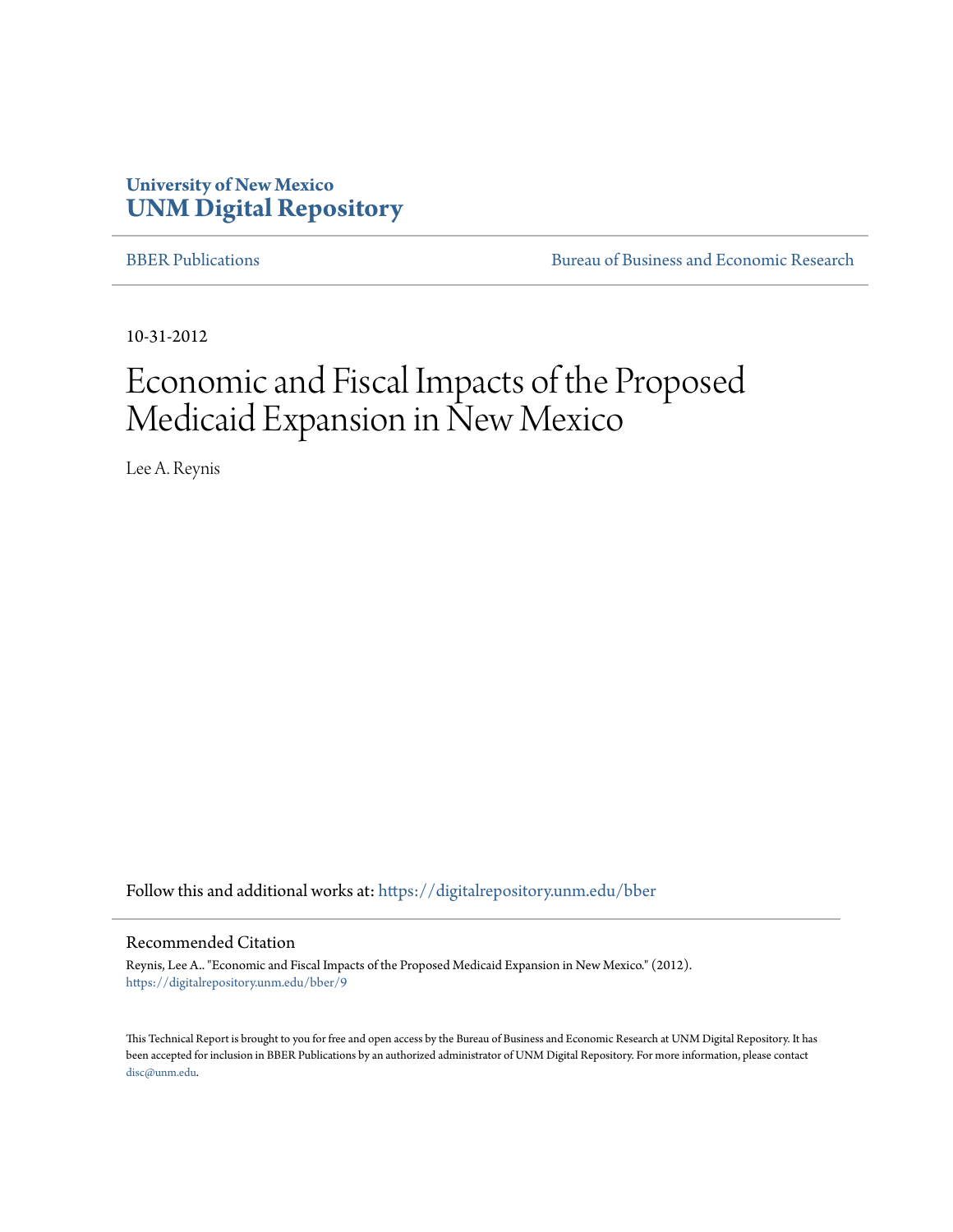

# Economic and Fiscal Impacts of the Proposed Medicaid Expansion in New Mexico

October 31, 2012

Lee A. Reynis, Ph.D.

UNIVERSITY OF NEW MEXICO BUREAU OF BUSINESS AND ECONOMIC RESEARCH 303 Girard Blvd. NE MSC06 3510 / Onate Hall Albuquerque, New Mexico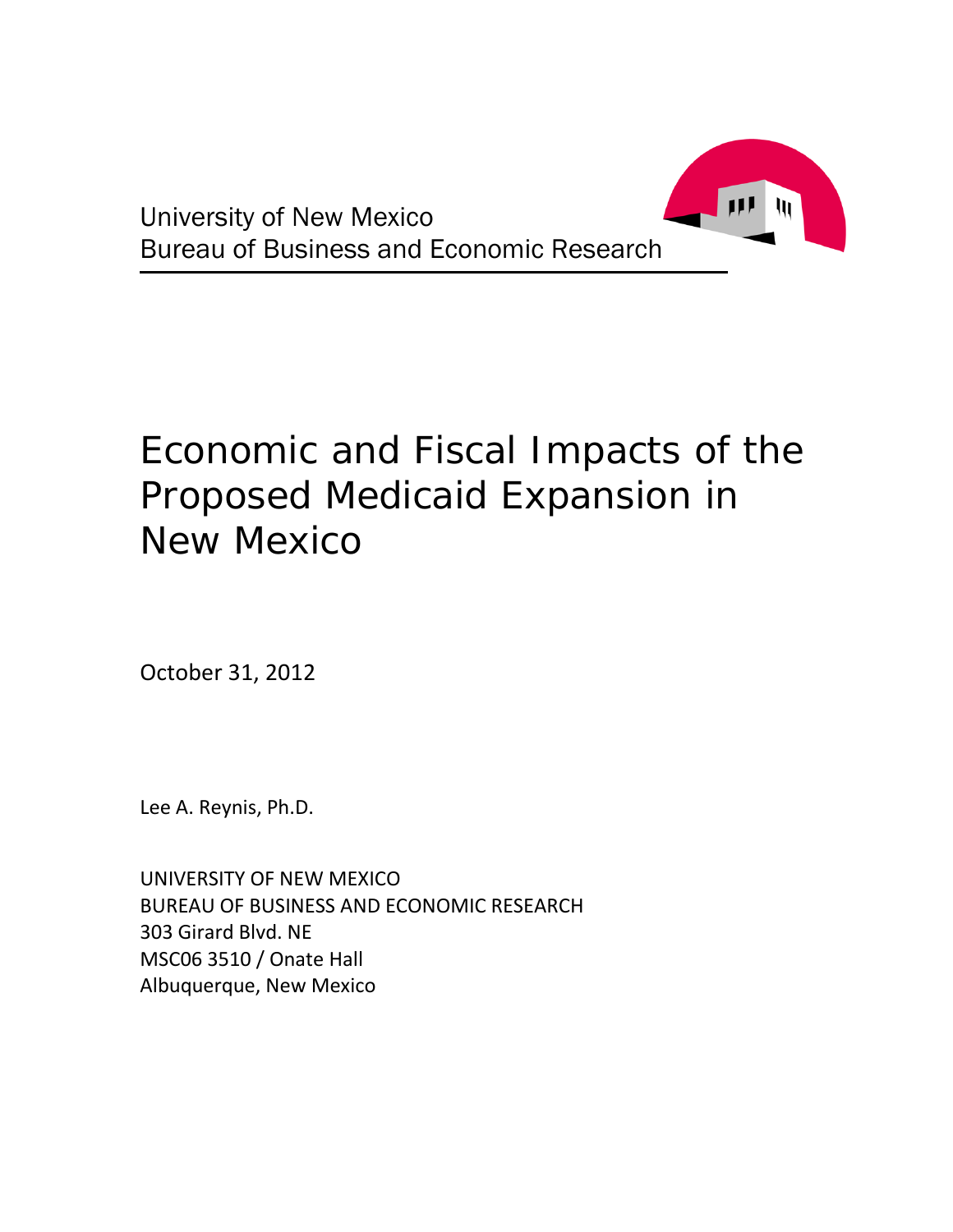### *Acknowledgements*

David Abbey and the staff at the NM Legislative Finance Committee deserve credit for pushing us several months ago to begin developing estimates of the economic impacts of health care reform as part of our economic forecasting service. We had no sooner started this report than LFC staff called requesting numbers for a briefing they were preparing on the Medicaid Expansion. Our analysis has benefited greatly from the insights of the LFC staff and from their final report.

Our work on the Affordable Care Act encompasses both the work done for the LFC and other subscribers to our economic forecasting service, along with the effort undertaken to prepare this analysis. In all these efforts, I very much appreciate the help of Dr. Pao Her, Medical Assistance Division, NM Human Services Department. Pao ran the initial numbers used in forecasting impacts and he has supplied additional numbers, for example on the SCI program, as well as patiently answered my many questions. I take responsibility for any errors of interpretation. I have chosen to deviate from assumptions made by the HSD analysts in a couple of places. The reasons are provided in the narrative.

I would like to thank Randy Marshall, Executive Director of the New Mexico Medical Society, for helping me untangle some of the tax issues as they pertain to physicians, Jeff Dye, Executive Director of the New Mexico Hospital Association, for sharing his data and his insights regarding ACA impacts on hospitals, Ava Lovell, Executive Officer Finance and Administration, UNM Health Sciences Center, and Kelly O'Donnell for sharing her own analysis.

Within BBER, I must recognize the help of Dr. Doleswar Bhandari, who ran the IMPLAN model, providing additional runs as requested as well as offering his insights. Further thanks go to Michael O'Donnell for carefully reading and checking the numbers in an earlier draft of this document as well as for his editorial suggestions. I would also like to thank one of our graduate students, Ashley Hooper, for her work in editing an earlier draft. Finally, I wish to thank Kevin Kargacin, Manager of the BBER Data Bank, for his careful editing of the final document.

BBER wishes to thank the staff of the New Mexico Center for Law and Poverty for the encouragement to prepare this report. This report was funded in part by the New Mexico Center on Law and Poverty. However, the data and conclusions drawn in the report belong solely to BBER and do not represent the opinions of the Center nor any other entity.

Lee A. Reynis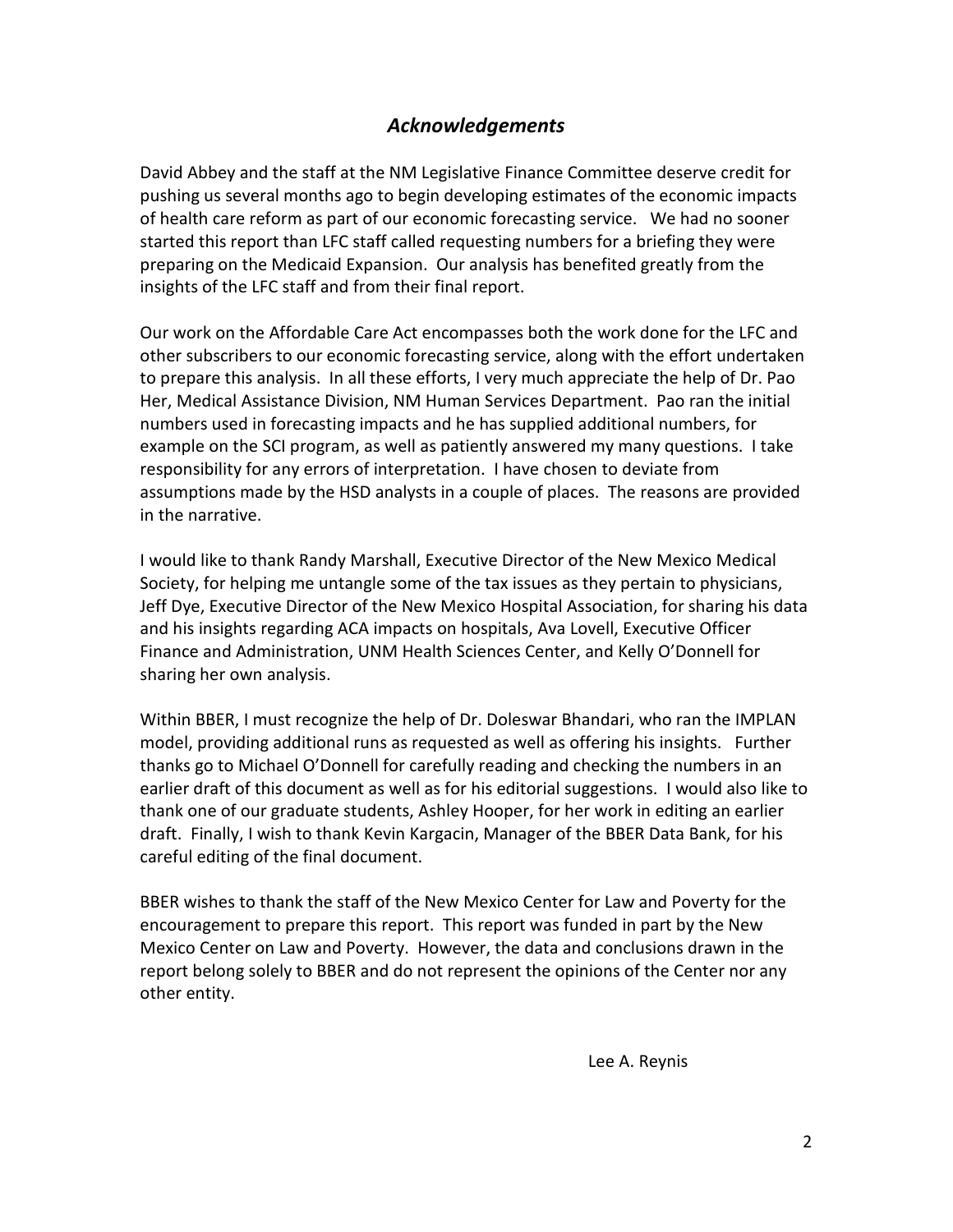# **Economic and Fiscal Impacts of the Proposed Medicaid Expansion in New Mexico**

This brief analyzes the economic and fiscal impacts of the "Medicaid Expansion" in New Mexico. Under the Patient Protection and Affordable Care Act (ACA) as enacted on March 23, 2010, states were required to extend Medicaid coverage to low-income adults under 65 years old with incomes up to 133% percent of the poverty level (138% after income disregards). However, the Supreme Court held that the federal government cannot withhold current Medicaid funding should a state decide to opt out of the Medicaid Expansion. At this time, New Mexico has not decided whether to implement the Medicaid Expansion.

This brief examines:

- 1. The additional flow of federal Medicaid dollars to the State of New Mexico expected under both Low and High uptake scenarios (high and low enrollment projections) for the Medicaid Expansion based on projections by the NM Health and Human Services Department (HSD) in May 2012.
- 2. The net impacts of the Medicaid Expansion on State expenditures.
- 3. The economic impacts on New Mexico of the Medicaid Expansion (including new job creation).
- 4. The anticipated impacts of the Medicaid Expansion on the State General Fund.

Under ACA, the Federal government will pick up 100% of the costs of extending Medicaid coverage to newly eligible adults at or below 138% of poverty for the first three years: calendar years 2014, 2015 and 2016. In calendar year 2017 the federal match will fall to 95%. This decline continues with 94% in 2018, 93% in 2019, and 90% in 2020 and beyond. The federal government will also charge the state a 1.9% insurance fee on the additional costs for the care of those adults newly enrolled in Medicaid. Moreover, some of those adults newly eligible for Medicaid are currently provided with health insurance under the NM State Coverage Insurance (SCI) program: a limited health insurance program for adults. The SCI program is funded in part by federal Medicaid which the state receives both for low income childless adults and for low income parents under two separate Medicaid waivers. With ACA, SCI will cease to exist: those above 138% of poverty will be covered through the Exchange; those with incomes at or below 138% of poverty will be eligible to obtain coverage at the more favorable federal match from the Medicaid Expansion. The State will lose the federal matching dollars that currently flow under the SCI waivers. In addition, under ACA the state will receive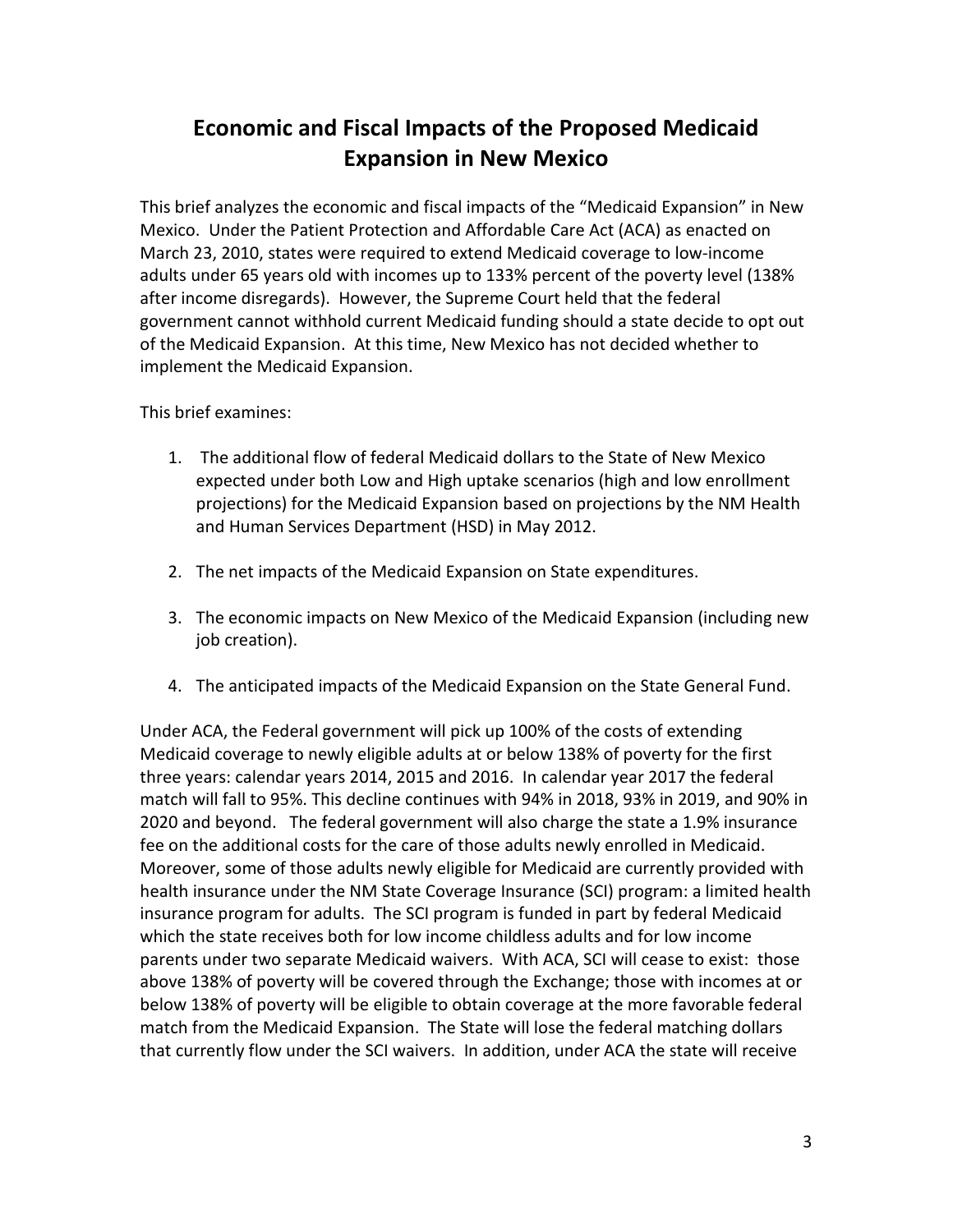reduced federal matching funds for the state Medicaid Disproportion Share Hospitals (DSH) program. $<sup>1</sup>$  $<sup>1</sup>$  $<sup>1</sup>$ </sup>

Total state expenditures that are expected to result from the Medicaid Expansion are calculated by subtracting available federal Medicaid funding from the total program costs. For the implementation period FY14 through FY20, the State match totals \$199 million under the low uptake scenario and \$258 million under the high uptake scenario. HSD is estimating that the State costs of administering the Medicaid Expansion will be \$2.8 million per year. However, the state is expected to save money with the elimination of the State Coverage Insurance (SCI) program. Nearly all adults in SCI are expected to receive coverage through the Medicaid Expansion.<sup>[2](#page-4-1)</sup> We estimate that after accounting for these savings, the state may spend up to \$42 million on Medicaid Expansion over state fiscal years 2014 to 2020 assuming the higher level of participation by enrollees and could save more than \$17 million assuming a lower level of participation. Note that these estimates for State expenditures do not take into account of new revenues generated. (See Fiscal Impact below.) It also should be noted that these numbers do not reflect the impact on State expenditures of the "Woodwork Effect" under which those currently eligible for Medicaid but not enrolled come out of the woodwork as implementation of the ACA proceeds. This effect may be expected with or without the Medicaid expansion. While this effect may be a consideration in discussing the impacts of the ACA on State expenditures, our focus is specifically on the effects of Medicaid Expansion.

The economic impact of Medicaid Expansion includes economic activity, which encompasses new jobs, supported directly and indirectly by the additional *federal* expenditures for Medicaid. (Additional spending by the State of New Mexico on Medicaid does not result in net new economic activity, since the money could have been spent elsewhere or returned to taxpayers.) We estimate that the expansion of Medicaid under ACA will generate from \$4.8 billion to \$8.6 billion of economic activity in New Mexico between FY14 and FY20 and create 6,000 to almost 8,500 new jobs by FY20 depending on Medicaid enrollment levels.

Fiscal impacts will focus on the State's General Fund. In addition to the new expenditures mentioned above, the Medicaid Expansion and the associated additional

<span id="page-4-0"></span> $1$  This program provides federal assistance with a state match to hospitals that serve a disproportionate number of low income patients. NM is a low DSH state, meaning that it currently receives less than \$20 million from the federal government for this program. Under ACA and in anticipation of the reduction in uncompensated care, the federal DSH allotments to states will be reduced by \$18.1 billion over seven years. Including the State match, which is estimated to be 31.21% in FY 14, HSD anticipates the total DSH payments to NM hospitals will decrease from \$30.1 million in FY14 to \$17.3 million in 2020. This analysis is based on testimony by Brent Earnest, Deputy Secretary, HSD, to the Legislative Health and Human Services Committee on Aug. 13, 2012.

<span id="page-4-1"></span> $2$  HSD estimates that 94% of current SCI enrollees would be eligible for coverage under the Medicaid Expansion. See HSD chart, *Medicaid Under Healthcare Reform By State Fiscal Year with Different Up Take Rates* (May 2012), page 2 with "Low Uptake Scenario", footnote 5.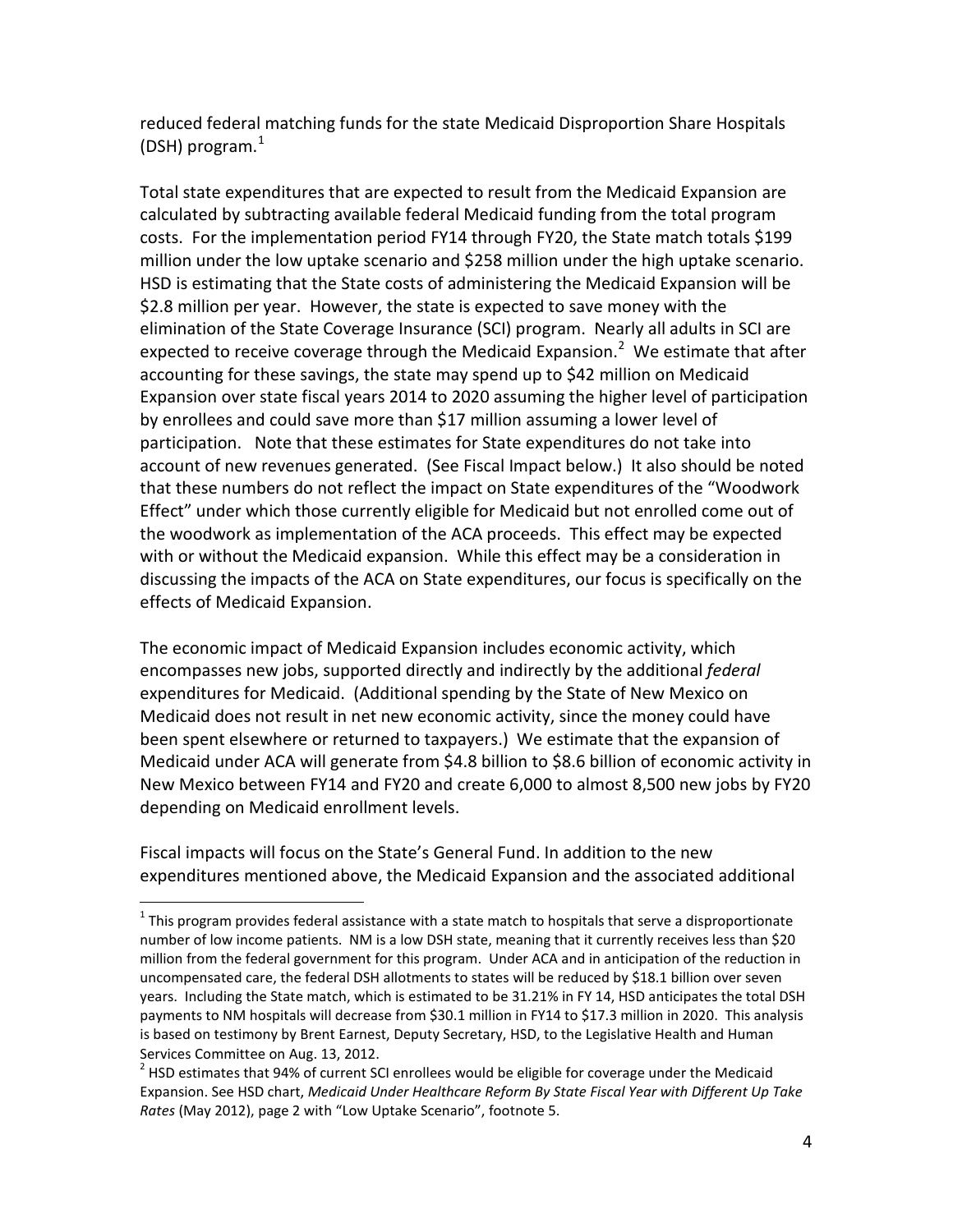economic activity will generate new revenues from existing taxes and fees that will accrue to the State General Fund. New Mexico levies insurance premium taxes on managed care organizations and gross receipts taxes on some healthcare providers that serve Medicaid enrollees. The state can also expect additional revenues from income taxes and gross receipts taxes as new jobs and income are generated by the federal funds. Gains may also be expected through the phasing out of the state's high risk pool which currently serves adults who may transfer to Medicaid. When the anticipated savings and the additional revenues from existing taxes and fees are all taken into account, the Medicaid Expansion is estimated to result in net gains for the State between \$478 million to \$523 million over fiscal years 2014 to 2020. Assuming no change in the rules, we further note the likelihood that the State will continue to see net gains after the year 2020.

# *1. Medicaid Expansion*

The estimates used as a basis for this analysis are the Low Uptake and High Uptake projections of new enrollees and associated Medicaid costs that were developed by the NM Human Services Department (HSD) Medical Assistance Division, in May 2012. BBER was provided with the underlying population estimates for different groups within the anticipated new Medicaid population as well as their per person costs under different scenarios regarding uptake. Estimates of the federal share (the federal government's contribution to paying these costs) are based on the annual percentages given in the ACA for Medicaid Expansion as well as the likely applicable Federal match (FMAP) for different programs as provided by HSD.

The analysis assumes that all those who enroll in Medicaid under the Medicaid Expansion will have their care coordinated by a Managed Care Organization (MCO). HSD is in the process of reforming the State's Medicaid program and is proceeding with the Centennial Care under which all Medicaid recipients will receive health care services, will access needed prescription drugs and durable medical equipment, and will have their care coordinated by a MCO under contract to the State. Fee-for-service Medicaid will no longer exist. MCOs will receive a capitated payment for each patient who is enrolled, which means that the MCO will receive a fixed sum for each participating adult to provide a "medical home", to cover the adult's health care expenses over a stipulated period of time, and to process payments to health care providers . We assume that each MCO will take 15% off the top to cover administration, premium taxes, etc. This is the maximum allowed under the ACA but it is in line with current charges by MCOs in Salud.

New Mexico has long been under-served in terms of health care providers and health care facilities. ACA includes funding and provisions aimed at developing the health care infrastructure of states and at increasing the supply of health professionals. BBER is aware of investments in new facilities made possible by ACA, for example a new health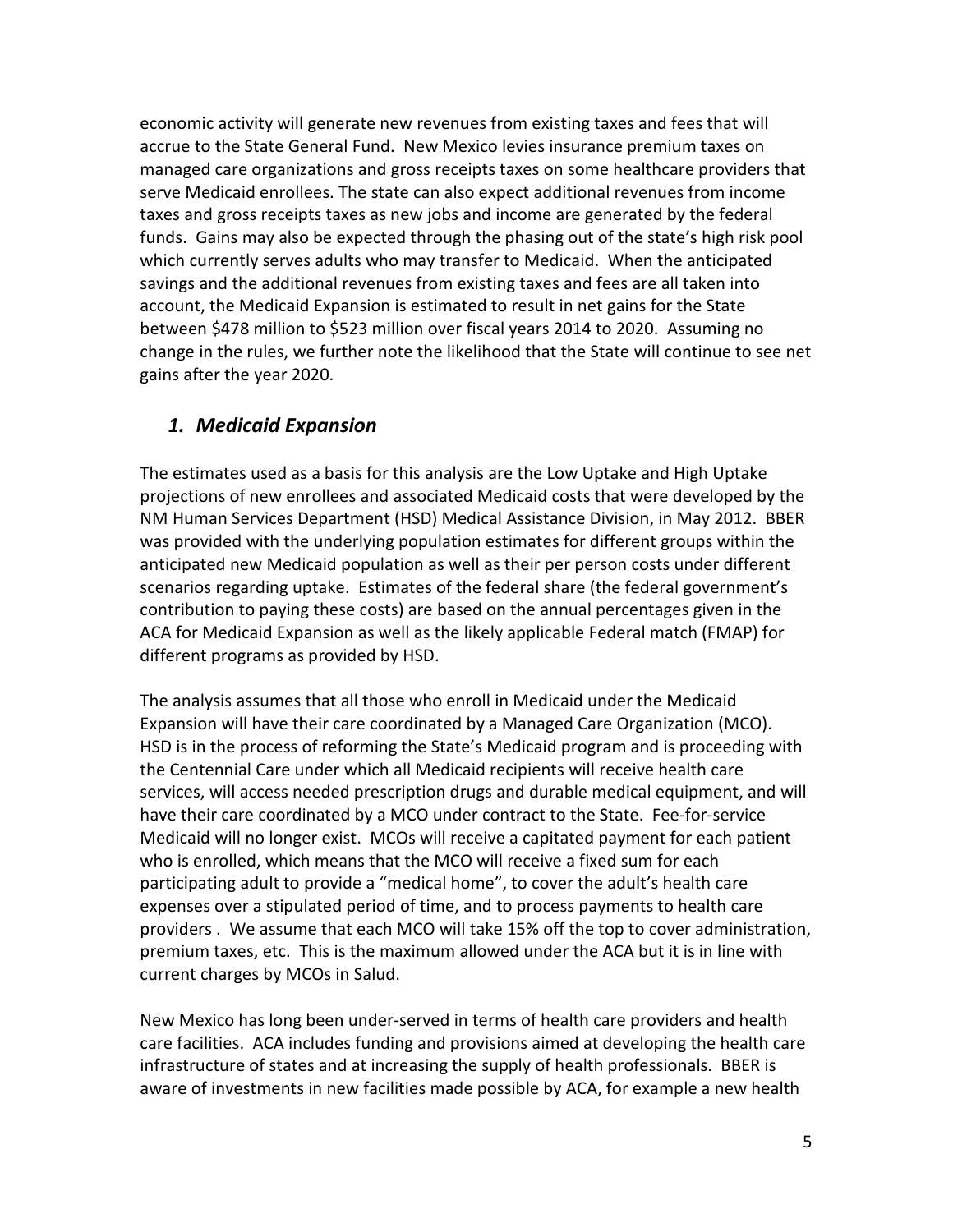center that First Choice is building in Los Lunas. Nevertheless, as was true even in Massachusetts with its very low rate of uninsured, demand is likely to exceed available supply and patients may have difficulty accessing the care they need. BBER assumes that some of this demand may initially be met by sending patients out-of-state, but only if other states are willing to accept what NM will pay. More typically and until the supply of providers catches up with demand, patients will face long waits; many may simply go without some of the care they need as they in all likelihood did prior to being covered by Medicaid. Even when care is provided and payments are made, the broader "multiplier" impacts on the economy will not be immediate as the increases in demand will take time to ripple through the economy. As a way of capturing these lags, we assume that only 70% of the payments estimated by HSD for FY 14 will actually go to NM providers, followed by 85% in FY 15, 97% in FY 17, 99% in FY 18 and 100% thereafter.

#### **Low Uptake Scenario**

Under the Low Uptake Scenario, 101,910 adults (51% of the roughly 200,000 presently ineligible but likely to meet the program qualifications when implemented in 2014) will take up health insurance coverage under Medicaid beginning in January 2014. Those newly enrolled in Medicaid include about 65,000 newly eligible and about 37,000 in SCI. By FY 20, the number of adults in the program is forecasted to be 116,334. The essential details of the scenario are laid out in Table 1.1. Note that while the federal share is estimated to total almost \$4.9 billion over the 7-year period from FY 2014 to FY 2020, the net new federal dollars flowing to the state under this scenario are estimated to total \$[3](#page-6-0).9 billion.<sup>3</sup> The difference is due to the 1.9% insurance administration fee mandated by ACA, the loss in federal Medicaid for those receiving insurance under SCI who now qualify for Medicaid under the Medicaid Expansion, and the reductions in the federal contributions for the DSH program. It should be noted that there is a further loss to the state under ACA that is not included in the above analysis, namely reductions in Medicare payments that were negotiated with providers. These reductions are estimated to result in reduced payments to hospitals of \$751 million over 10 years and will occur whether or not the State participates in the Medicaid expansion.<sup>[4](#page-6-1)</sup>

<span id="page-6-0"></span> $3$  The Federal matching rate (FMAP) for newly eligible adults with income up to 138% of the Federal Poverty Level is 100% for calendar years 2014, 2015 and 2016, 95% for 2017, 94% for 2018, 93% for 2019 and 90% for 2020 and after. However, HSD's analysis projects a lower federal match in every year on the assumption that 8% of newly eligible adults will become parents over the forecast period, which will "result in them being re-categorized as Parents, a category of eligibility available as of December 2009. [JUL Medicaid]. Therefore, the federal share for these adults is assumed to be reversed to the regular FMAP rate of 69.07%." BBER's estimates do not make this assumption. BBER talked with Dr. Deborah Challet, a health care expert with Mathematica. She indicated that no one working on these issues in Washington is making this type of assumption.

<span id="page-6-1"></span> $<sup>4</sup>$  Materials provided by Jeff Dye, Executive Director, New Mexico Hospital Association.</sup>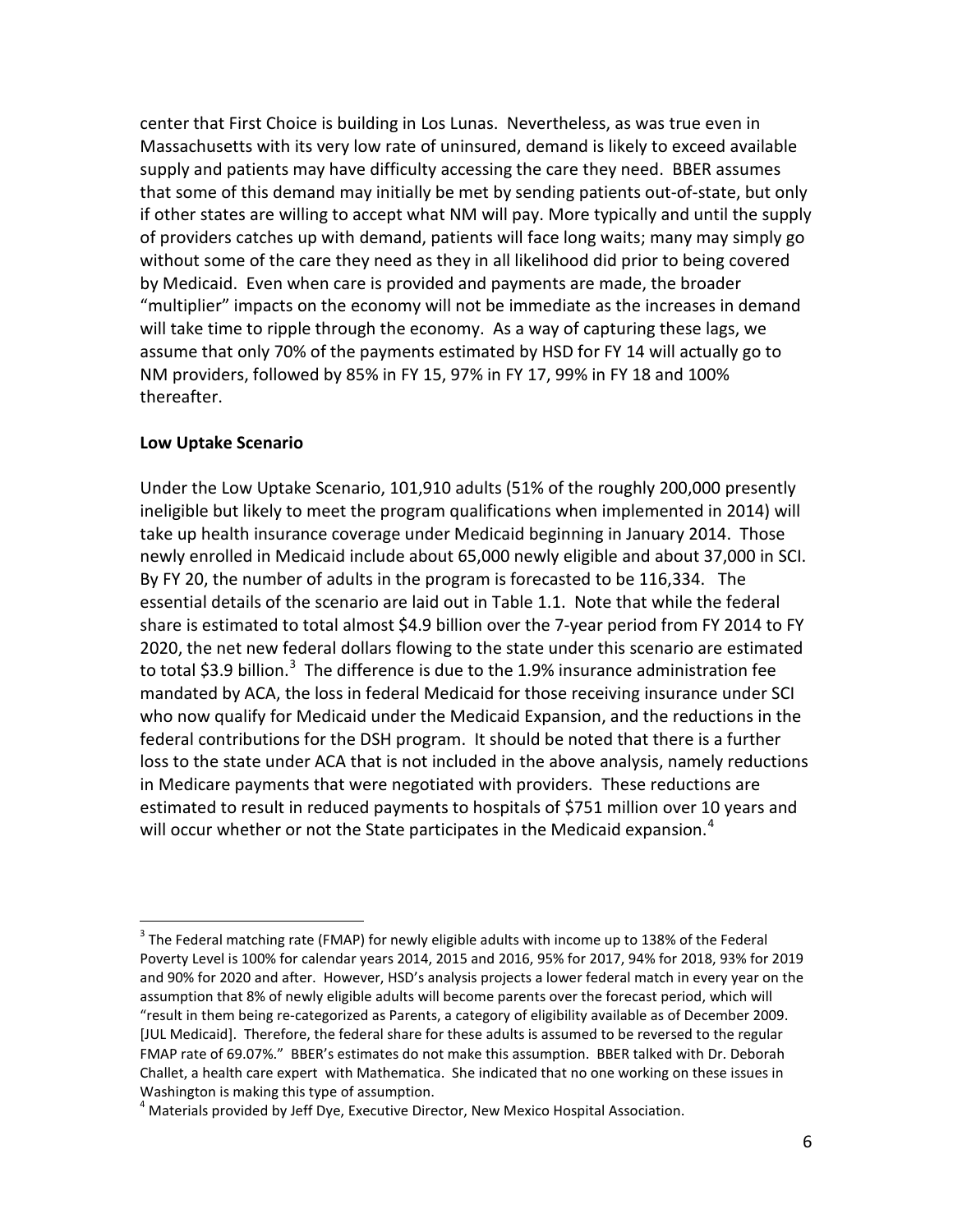State expenditures under the Low Uptake Scenario include the State share under the Medicaid Expansion: zero in fiscal years 2014, 2015 and 2016; 2.5% in FY17 (half a year at zero, half a year at 5%); 5.5% in FY18; 6.5% in FY19, and 8.5% in FY20 when half the

|                                           | FY 2014<br>Jan - June |             |         | FY 2015      |    | FY 2020 |    | <b>Totals</b> |  |
|-------------------------------------------|-----------------------|-------------|---------|--------------|----|---------|----|---------------|--|
|                                           |                       |             |         |              |    |         |    | FY 2014 - 20  |  |
| <b>Newly Enrolled Medicaid Population</b> |                       |             |         |              |    |         |    |               |  |
| Newly Eligible                            |                       | 64,810      |         | 73,279       |    | 98,283  |    |               |  |
| Presently in SCI                          |                       | 37,100      |         | 34,148       |    | 18,051  |    |               |  |
| <b>Enrolled Under Low Uptake</b>          |                       | 101,910     |         | 107,427      |    | 116,334 |    |               |  |
| Percent of All Eligible Adults            |                       | 51.2%       |         | 54.5%        |    | 64.0%   |    |               |  |
| Cost Per Person                           | \$                    | 5,788       | \$      | 6,191        | \$ | 7,768   |    |               |  |
| <b>Costs in Millions of Dollars</b>       |                       |             |         |              |    |         |    |               |  |
| <b>Total Costs</b>                        | \$                    | 294.9       | \$      | 665.1        | \$ | 903.7   | \$ | 5,077.2       |  |
| <b>Federal Share</b>                      | \$                    | 294.9       | $\zeta$ | 665.1        | \$ | 826.9   | \$ | 4,878.1       |  |
| <b>Percent of Total</b>                   |                       | 100.0%      |         | 100.0%       |    | 91.5%   |    | 96.1%         |  |
| Minus: 1.9% Insurance Fee <sup>a</sup>    | \$                    | $(5.6)$ \$  |         | $(12.6)$ \$  |    | (17.2)  | \$ | (96.5)        |  |
| Minus: Federal Share SCI <sup>b</sup>     | \$                    | $(74.2)$ \$ |         | $(146.0)$ \$ |    | (96.9)  | \$ | (826.4)       |  |
| Minus: Federal Share DSH <sup>c</sup>     | \$                    |             | \$      |              | \$ | (8.9)   | \$ | (24.9)        |  |
| Net Federal Share                         | \$                    | 215.2       | \$      | 506.4        | \$ | 704.0   | \$ | 3,930.3       |  |
| <b>State Share</b>                        | \$                    |             | \$      |              | \$ | 76.8    | \$ | 199.1         |  |
| Plus: Additional Admin Costs              | \$                    | 2.8         | $\zeta$ | 3.0          | \$ | 3.9     | \$ | 23.1          |  |
| Minus: State Share SCI <sup>d</sup>       |                       | (21.5)      |         | (42.3)       |    | (28.0)  |    | (239.3)       |  |
| New State Share                           | \$                    | $(18.7)$ \$ |         | (39.3) \$    |    | 52.7    | \$ | (17.1)        |  |
|                                           |                       |             |         |              |    |         |    |               |  |

#### **Table 1.1. Medicaid Expansion: NM Medicaid Population and Costs Under the Low Uptake Scenario**

Notes:

a. The annual cost per person includes a 1.9% federal tax called the insurer fee.

b. Calculated at 69.07% per HSD.

c. 68.79% of estimated DSH reductions per HSD.

d. Calculated to average roughly 20% per HSD.

UNM BBER Calculations from NM HSD Medical Assistance Division data, May 2012

year will be at 7% and half at 10%. The State also expects to spend \$2.8 million per year on administering the program. According to the LFC, "The Congressional Budget Office is estimating that administrative costs will increase an average of 5.5% over the implementation period."<sup>[5](#page-7-0)</sup> This increase is built into the figures in the table.

<span id="page-7-0"></span> <sup>5</sup> NM Legislative Finance Committee, *Hearing Brief, Implementation of ACA: Costs and Benefits of Expansion of Medicaid Eligibilit*y, September 27, 2012, p. 7.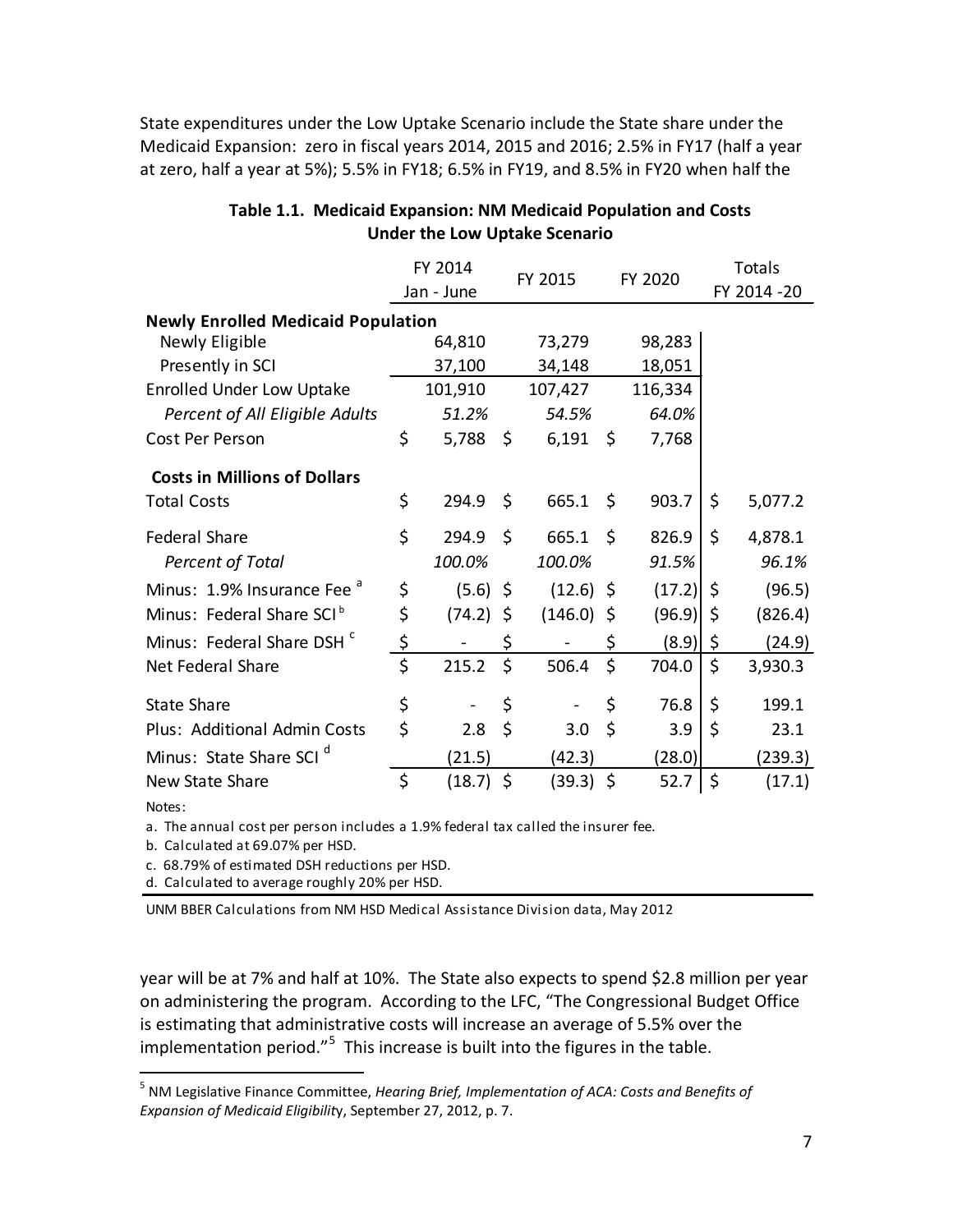The elimination of the SCI program will result in savings to the State, which generally makes up the difference between total costs and what is contributed by the federal government as well as through a sliding scale of premium payments from program participants.<sup>[6](#page-8-0)</sup> The savings included here are on those adults currently in SCI who are at or below 138% of poverty and who are assumed to be covered under the Medicaid Expansion. Savings to the State on the SCI program could be as much as \$239 million over the FY 2014-20 period. With sizeable savings on the SCI program, the state actually comes out ahead with an estimated \$17.1 million net reduction in Medicaid spending over the 7-year implementation period even before taking into account any of the additional revenues likely to accrue to the State General Fund.

#### **High Uptake Scenario**

Table 1.2 provides similar details for the High Uptake Scenario, which assumes an initial uptake by 89,114 of the newly eligible (not SCI) versus the 64,810 enrolled under the Low Uptake Scenario. Under this scenario, the total costs of the Medicaid expansion would be \$6.65 billion with the federal government picking up \$6.4 billion. After making appropriate adjustments as outlined above, the net new federal dollars from the Medicaid Expansion total \$5.4 billion for the FY 2014 to 2020 period.

The Medicaid expansion would in this case be a net cost to the State of \$41.6 million over the 7 years before taking into account the additional General Fund revenues. The amount would be higher – as much as \$239.3 million -- in the absence of savings on the SCI program.

Note that the tables capture only the essential information available from HSD about the two scenarios. Neither of the tables captures the potential additional revenues, which are discussed in Section 3 of this report.

<span id="page-8-0"></span> $6$  Per a memorandum of understanding, UNM pays both the State share and the premiums for those enrolled through them. Estimating what the State share for SCI would be in 2014 and beyond is complicated. Per a spreadsheet analysis provided by HSD staff, we assume 20%.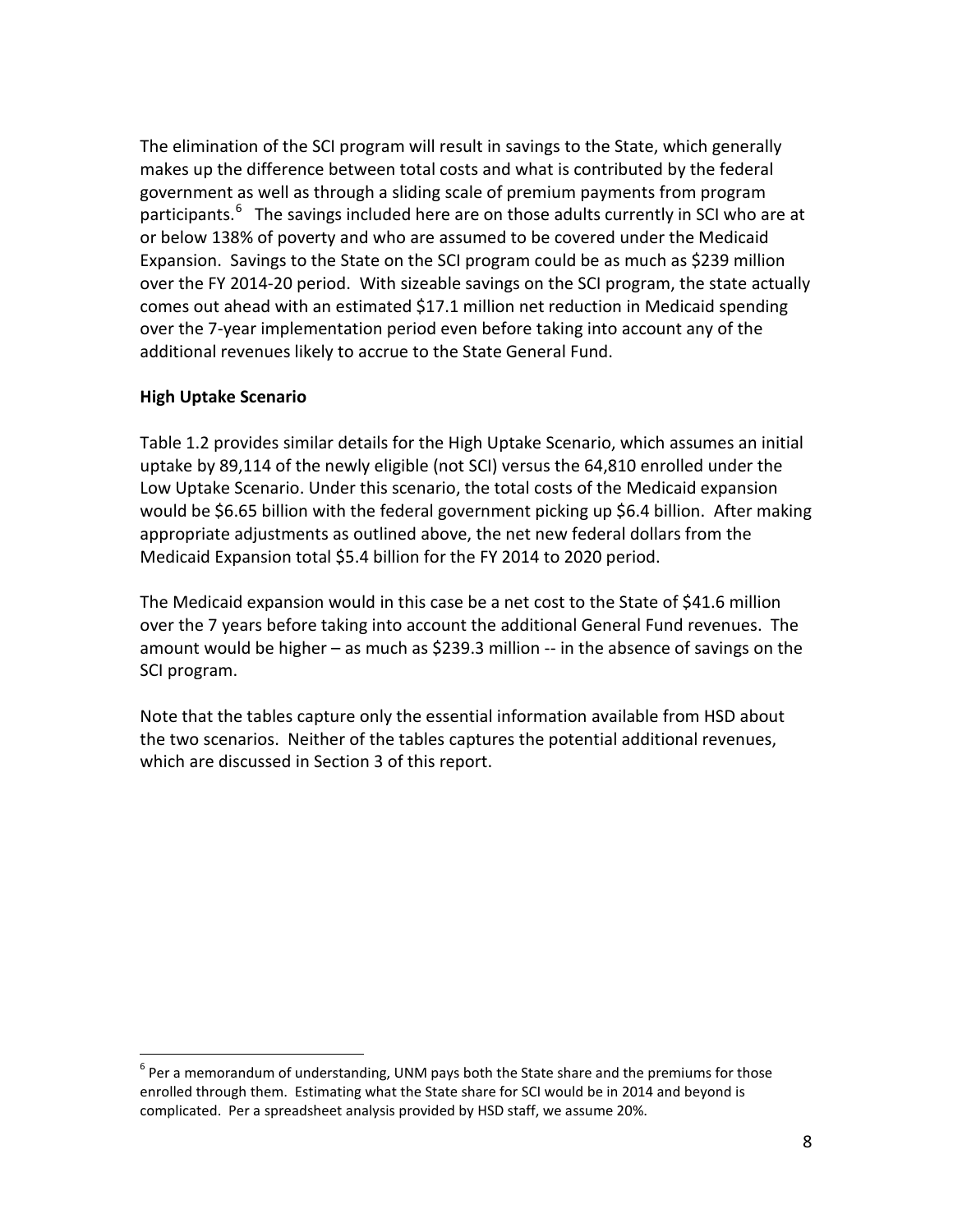|                                           |          | FY 2014<br>Jan - June |      | FY 2015     | FY 2020 |         | Totals<br>FY 2014 - 20 |         |
|-------------------------------------------|----------|-----------------------|------|-------------|---------|---------|------------------------|---------|
| <b>Newly Enrolled Medicaid Population</b> |          |                       |      |             |         |         |                        |         |
| Newly Eligible                            |          | 89,114                |      | 105,847     |         | 131,044 |                        |         |
| Presently in SCI                          |          | 37,100                |      | 34,148      |         | 18,051  |                        |         |
| <b>Enrolled Under High Uptake</b>         |          | 126,214               |      | 139,995     |         | 149,095 |                        |         |
| Percent of All Eligible Adults            |          | 63.4%                 |      | 71.1%       |         | 82.0%   |                        |         |
| Cost Per Person                           | \$       | 5,788                 | -\$  | 6,191       | $\zeta$ | 7,768   |                        |         |
| <b>Costs in Millions of Dollars</b>       |          |                       |      |             |         |         |                        |         |
| <b>Total Costs</b>                        | \$       | 365.3                 | - \$ | 866.7       | \$      | 1,158.2 | \$                     | 6,648.5 |
| <b>Federal Share</b>                      | \$       | 365.3                 | \$   | 866.7       | Ś.      | 1,059.7 | \$                     | 6,390.7 |
| <b>Percent of Total</b>                   |          | 100.0%                |      | 100.0%      |         | 91.5%   |                        | 96.1%   |
| Minus: 1.9% Insurance Fee <sup>a</sup>    | \$       | (6.9)                 | \$   | $(16.5)$ \$ |         | (22.0)  | \$                     | (126.3) |
| Minus: Federal Share SCI <sup>b</sup>     | \$       | (74.2)                | \$   | (146.0)     | -\$     | (96.9)  | \$                     | (826.4) |
| Minus: Federal Share DSH <sup>c</sup>     | \$       |                       | \$   |             | \$      | (8.9)   | \$                     | (24.9)  |
| Net Federal Share                         | \$       | 284.2                 | \$   | 704.2       | \$      | 932.0   | \$                     | 5,413.1 |
| <b>State Share</b>                        | \$       |                       | \$   |             | \$      | 98.4    | \$                     | 257.8   |
| Plus: Additional Admin Costs              | \$       | 2.8                   | \$   | 3.0         | \$      | 3.9     | \$                     | 23.1    |
| Minus: State Share SCI <sup>c</sup>       |          |                       |      |             |         |         |                        |         |
|                                           | \$<br>\$ | (21.5)                | \$   | (42.3)      | \$      | (28.0)  | \$                     | (239.3) |
| Net State Share                           |          | (18.7)                | \$   | (39.3)      | $\zeta$ | 74.3    | \$                     | 41.6    |
| Notes:                                    |          |                       |      |             |         |         |                        |         |

#### **Table 1.2. Medicaid Expansion: NM Medicaid Population and Costs Under the High Uptake Scenario**

a. The annual cost per person includes a 1.9% federal tax called the insurer fee.

b. Calculated at 69.07% per HSD.

c. 68.79% of estimated DSH reductions per HSD.

d. Calculated at 20% per HSD.

UNM BBER Calculations from NM HSD Medical Assistance Division data, May 2012

### *2. Economic Impacts*

This section reports the results of an economic impact analysis conducted by BBER staff. Economic impacts on the state's economy result when out-of-state funds are used to purchase goods and services within New Mexico and thereby stimulate an overall expansion of production, employment and labor income. In modeling the Medicaid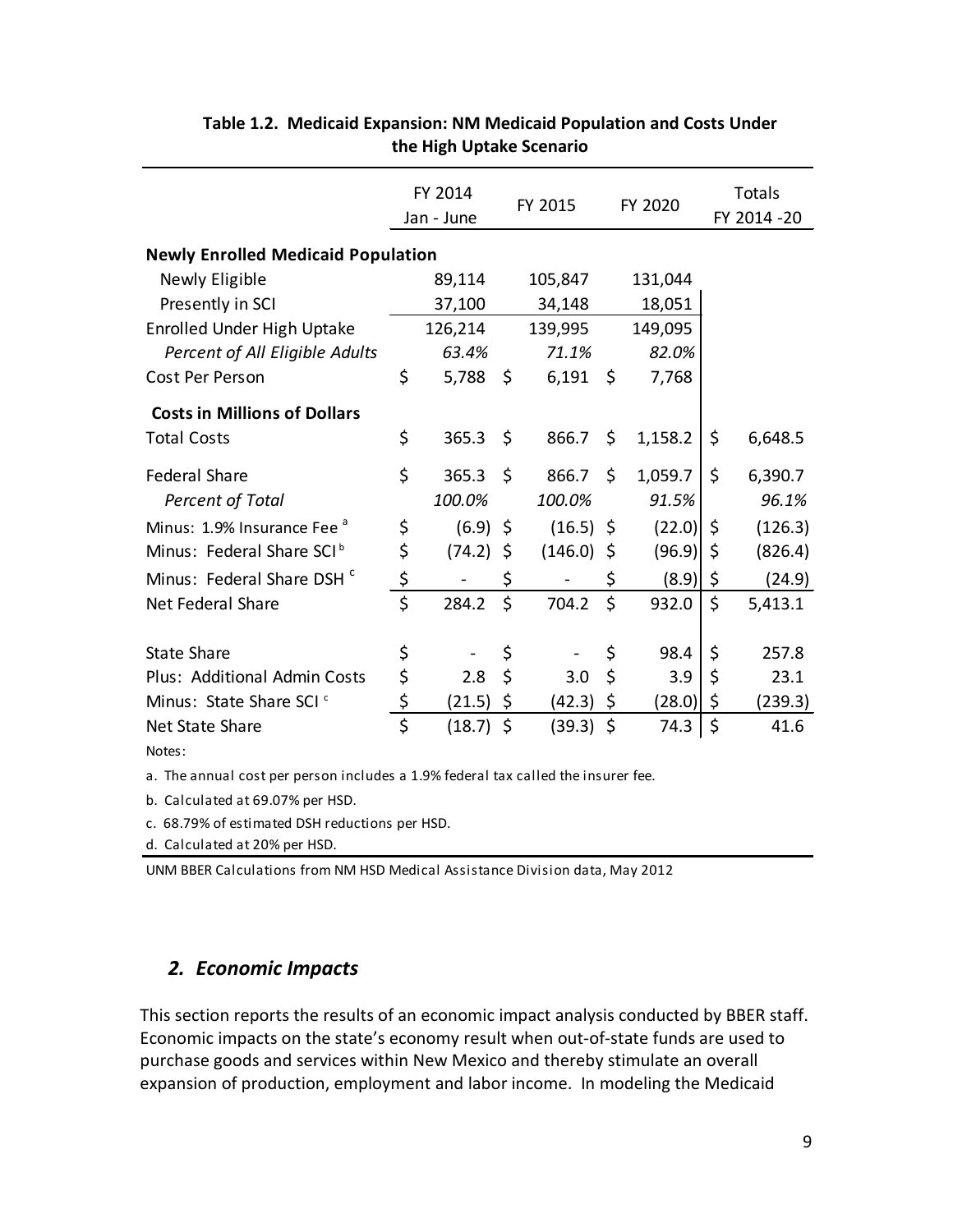Expansion, BBER was careful to consider only the net additional federal funding that would flow into New Mexico under the Medicaid Expansion.

In the previous section, figures were presented on the net flow of federal dollars into New Mexico from the Medicaid Expansion for newly eligible adults under both the Low and the High Uptake Scenarios. As noted above, under the State's new Centennial Care plan, all the dollars from the Medicaid Expansion will be funneled through the Managed Care Organizations (MCO's). The dollars should flow depending upon the uptake by those eligible. Access to needed services, however, is likely to depend upon the availability of local health care providers and facilities. NM is underserved in terms of physicians (particularly primary care physicians), and it is unlikely that the pipeline for new primary care physicians or even for mid-level providers – advance practice nurses, such as nurse practitioners, physician assistants, etc. – will be cranked up in time to meet the demands in New Mexico and, simultaneously, in the rest of the country.

The economic impacts on New Mexico of the flow of federal dollars under the Medicaid Expansion will depend critically on how much of the anticipated additional demand for health care services can actually be met by providers working out of facilities in New Mexico. Many New Mexicans in Southeast New Mexico currently meet their health care needs by journeying to Lubbock, Texas, or some other major medical center. Under what conditions would Medicaid pay for care provided by out-of-state providers, and is out-of-state care likely to be a realistic option for those newly covered under Medicaid? There could be transportation issues and program participants might also encounter difficulties in taking time off from work, arranging childcare, etc. Historically, states have strictly limited the amount they will pay to out-of-state providers to care for their Medicaid patients.<sup>[7](#page-10-0)</sup>

In modeling the economic impacts of the Medicaid expansion, BBER has made use of the IMPLAN Pro 3 Model and proprietary databases on New Mexico. IMPLAN is a regional economic model that is widely used in economic impact analysis. As previously stated, we assume that the MCOs take 15% off of the top to cover administrative expenses, including taxes, coordination of care, payment processing, etc., and have modeled the 15% by using an IMPLAN sector that captures production information for accident and health insurance companies. For working age adults, we have identified three major IMPLAN health care sectors that are likely to provide services: (1) hospitals, (2) offices of physicians and other health care providers, and (3) a category that includes outpatient care centers, medical and diagnostic laboratories and other ambulatory health care services. Adults obviously will also need access to prescription drugs, and they may occasionally need access to medical equipment. Such needs may be met by mail order; they may be met locally but the impacts on the local economy are likely to be relatively small. We take off 10% of the Medicaid dollars to cover the amounts likely to be paid

<span id="page-10-0"></span> $<sup>7</sup>$  Conversation with Ava Lovell, UNM HSC.</sup>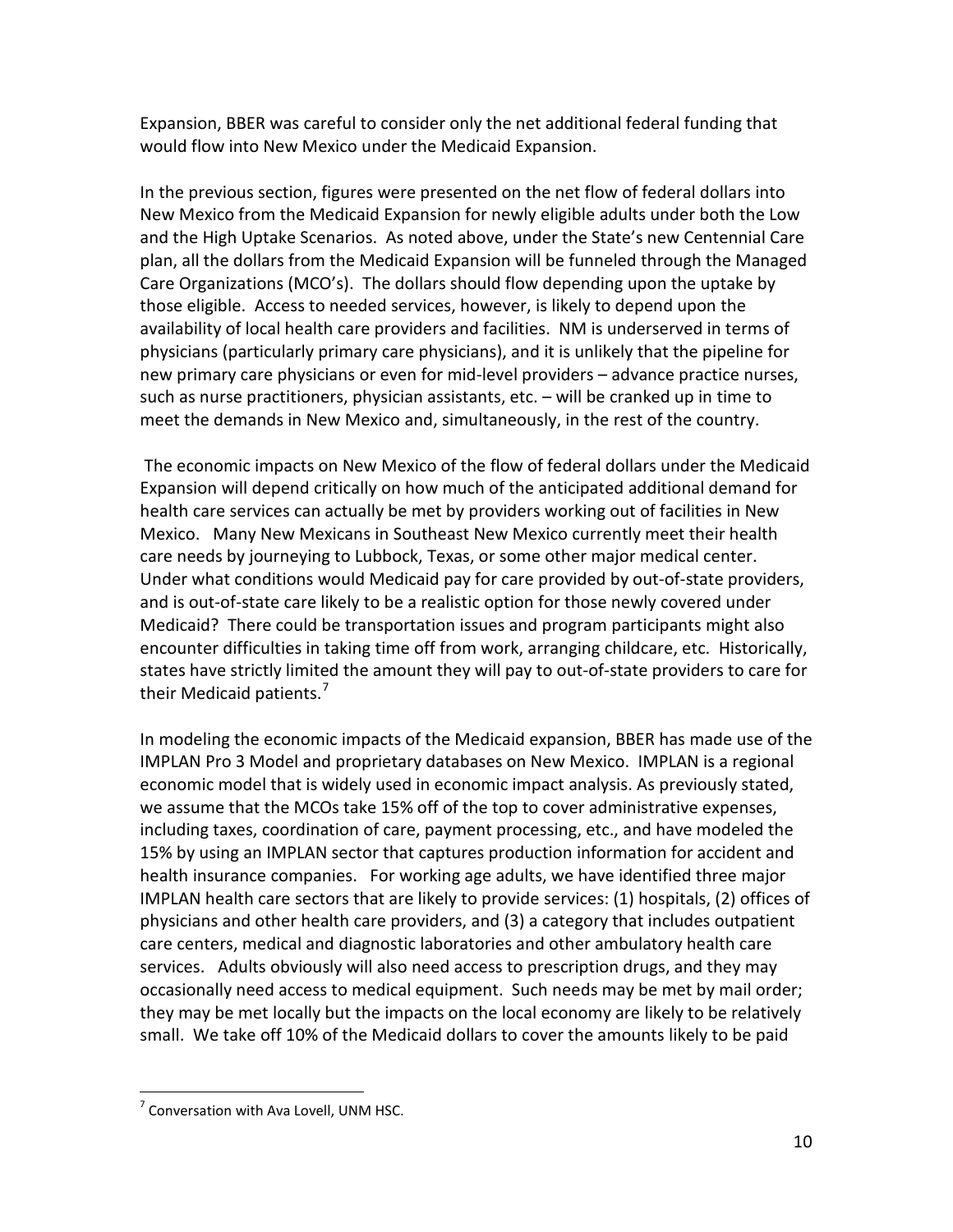for prescription drugs and for medical equipment and assume that 90% of adult needs will require the medical services enumerated above.<sup>[8](#page-11-0)</sup>

We assume that there may be some delays in the supply side response, both in developing the capacity to provide needed medical services and in the overall economy's response to an increase in activity in the healthcare services sector. Thus in FY14, we assume that only 70% of the flow of dollars for the above service categories actually results in payments to NM health care providers. We assume the supply side response increases to 85% in FY15, to [9](#page-11-1)7% in year FY16 and to 100% in FY17.  $^{9}$ Otherwise, our modeling of economic impacts generally makes the assumption that newly eligible enrollees will be able to get the care they need in New Mexico and that the payments for these services will support additional activity around the state.

#### **Medicaid Expansion: Low Uptake Scenario**

Table 2.1 presents the results of our analysis of economic impacts for the Low Uptake Scenario. As above, figures are presented for FY14, FY15, FY20, and for the period FY14- 20. Under each year, the first entry, "Direct Health Care", reflects the activity directly supported by the MCO payments: (1) the total payments received by the offices of providers, by health care centers, labs, etc., and by hospitals (here captured under "output" but available to pay wages and salaries and to purchase supplies and other goods and services); (2) the additional employment of health care workers to provide services to the Medicaid patients; and (3) the earnings of these workers in the health care sector. The second entry. "Direct Administration" refers to the administrative expenses incurred by MCOs in coordinating care for Medicaid recipients, in processing payments, and in performing the insurance functions of maintaining adequate reserves, etc. Once again, the total going to administration covers wages and salaries and other operating expenses of the MCOs. The second and third columns indicate the number of direct employees and their labor income.

Indirect impacts are the multiplier impacts: the additional employees added and their earnings, the additional goods and services purchased as businesses throughout New Mexico gear up to meet the additional demand for supplies and services both from health care providers and insurance companies and from their newly hired workers who take their earnings out into the market place and purchase various goods and services.

Total Impacts refer to the total amount of new activity supported directly (in health services and in administration) and indirectly throughout the NM economy as employees spend their earnings and as goods and services are purchased to be used in

<span id="page-11-0"></span><sup>&</sup>lt;sup>8</sup> Major hospitals like Presbyterian are integrated healthcare service providers, offering the range of health care services that may be needed by the newly eligible adults.

<span id="page-11-1"></span> $9$  These percentages are consistent with prior experience using BBER's forecasting model to estimate economic impacts.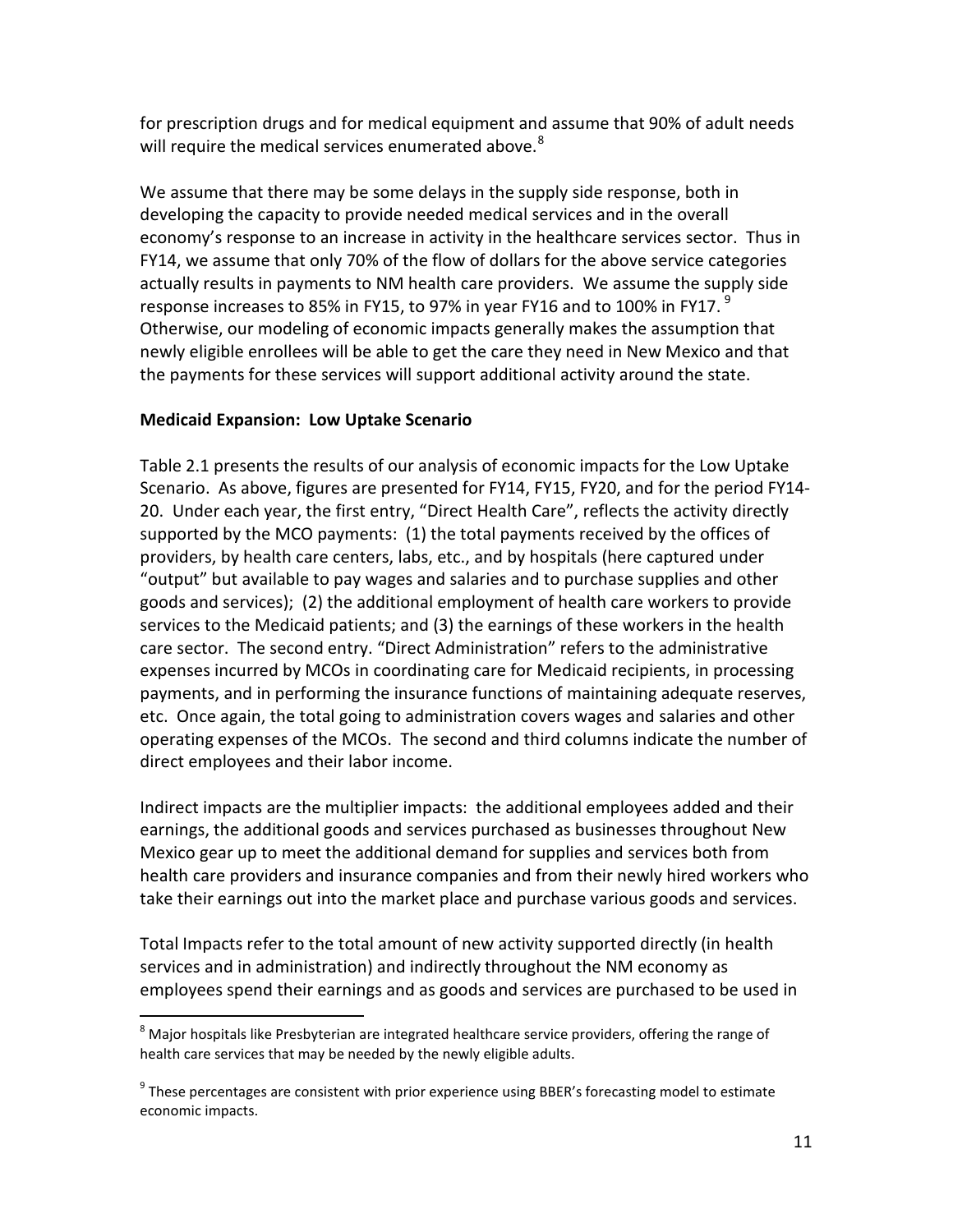providing health care services to patients. We start out in the first column with the net federal dollars coming into the state under the Medicaid expansion. These dollars go directly to the MCOs and to those who provide medical care to the newly eligible Medicaid recipients, but effects will ripple through the economy. The total impact for any one year is then the total amount of additional economic activity supported – directly and indirectly through the multiplier effect. Thus in FY15, \$329 million for direct patient services and \$47 million for administration (together, the net federal funds) end up generating \$622 million in additional economic activity as those new health care and MCO workers spend their incomes on NM goods and services and as doctors offices, hospitals, etc. purchase goods and services, stimulating an overall expansion of demand.

|                              | Output        | <b>Employment</b> | Labor Income  |
|------------------------------|---------------|-------------------|---------------|
| <b>FY 2014</b>               |               |                   |               |
| Direct Health Care           | \$<br>115.2   | 826               | \$<br>55.1    |
| Direct Administration        | \$<br>13.4    | 50                | \$<br>1.5     |
| Indirect Economic Impact     | \$<br>84.5    | 772               | \$<br>26.1    |
| <b>Total Economic Impact</b> | \$<br>213.1   | 1,648             | \$<br>82.7    |
| <b>FY 2015</b>               |               |                   |               |
| Direct Health Care           | \$<br>329.3   | 2,433             | \$<br>157.6   |
| Direct Administration        | \$<br>46.7    | 227               | \$<br>10.3    |
| Indirect Economic Impact     | \$<br>246.0   | 1,424             | \$<br>68.1    |
| <b>Total Economic Impact</b> | \$<br>621.9   | 4,084             | \$<br>236.0   |
| <b>FY 2020</b>               |               |                   |               |
| Direct Health Care           | \$<br>437.0   | 2,853             | \$<br>199.5   |
| Direct Administration        | \$<br>71.0    | 305               | \$<br>15.7    |
| Indirect Economic Impact     | \$<br>221.4   | 2,843             | \$<br>83.2    |
| <b>Total Economic Impact</b> | \$<br>729.5   | 6,001             | \$<br>298.4   |
| <b>Total FY 2014-20</b>      |               |                   |               |
| Direct Health Care           | \$<br>2,513.9 | 2,853             | \$<br>1,373.0 |
| Direct Administration        | \$<br>406.1   | 305               | \$<br>90.0    |
| Indirect Economic Impact     | \$<br>1,905.3 | 2,843             | \$<br>645.4   |
| <b>Total Economic Impact</b> | \$<br>4,825.3 | 6,001             | \$<br>2,108.4 |
|                              |               |                   |               |

#### **Table 2.1. New Mexico Economic Activity Supported by the Medicaid Expansion Low Uptake Scenario Employment and Millions of Dollars of Labor Income and Output**

UNM BBER calculations

The second and third columns of data for FY 2015 provide the details on what is happening to employment and earnings. That \$329 million in direct patient care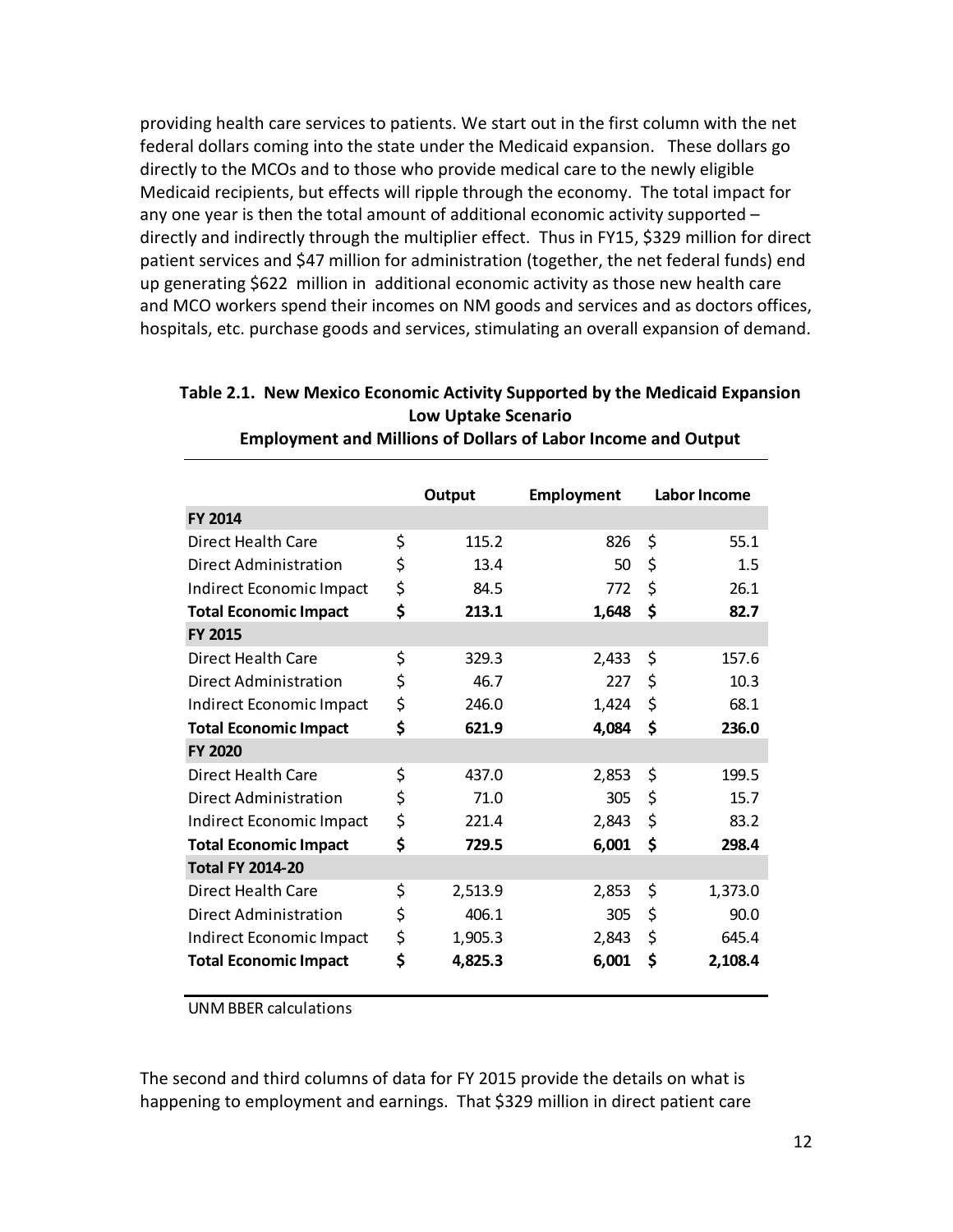involves 2,433 health care workers, who according to the third column have earnings of \$158 million. In addition, the \$47 million for administration employs 227 involved in coordinating care, processing payments, etc., and these workers have earnings of \$10 million. As all these workers go out and spend their earnings in grocery stores, restaurants, and other NM businesses they stimulate additional demand. To provide the goods and services demanded by the health care providers and expanding businesses, other firms may have to increase employment; they may have to purchase various types of supplies and services. The additional demands stemming both from employees and from the direct purchases of health care providers and insurance companies may be expected to work their way through the economy, stimulating further rounds of expansion. Through this process the Medicaid expansion in FY 2015 is expected to support total revenues of \$622 million and a gain in employment of 4,084 with additional labor income of \$236 million.

The cumulative effects of the Medicaid expansion at the end of the first seven fiscal years are summarized in the final block of rows on the bottom. Under this low participation scenario, the cumulative value of the additional activity supported by the Medicaid expansion is in excess of \$4.8 billion. The total gains to employment by FY20 are 6,000 and over the 7 years these employees will have cumulative earnings of over \$2.1 billion.

In the previous section, it was estimated that under the Low Uptake Scenario the Medicaid Expansion from FY14 to FY20 will pay for itself without the need either to raise State taxes or to cut State spending in other areas. The fact that the program pays for itself means that the State should get the full benefits of the Medicaid Expansion in terms of economic impacts and the economic activity supported both directly and indirectly by the federal dollars flowing to New Mexico for the Medicaid Expanison. As the next section on General Fund impacts will show, the State actually comes out a net winner.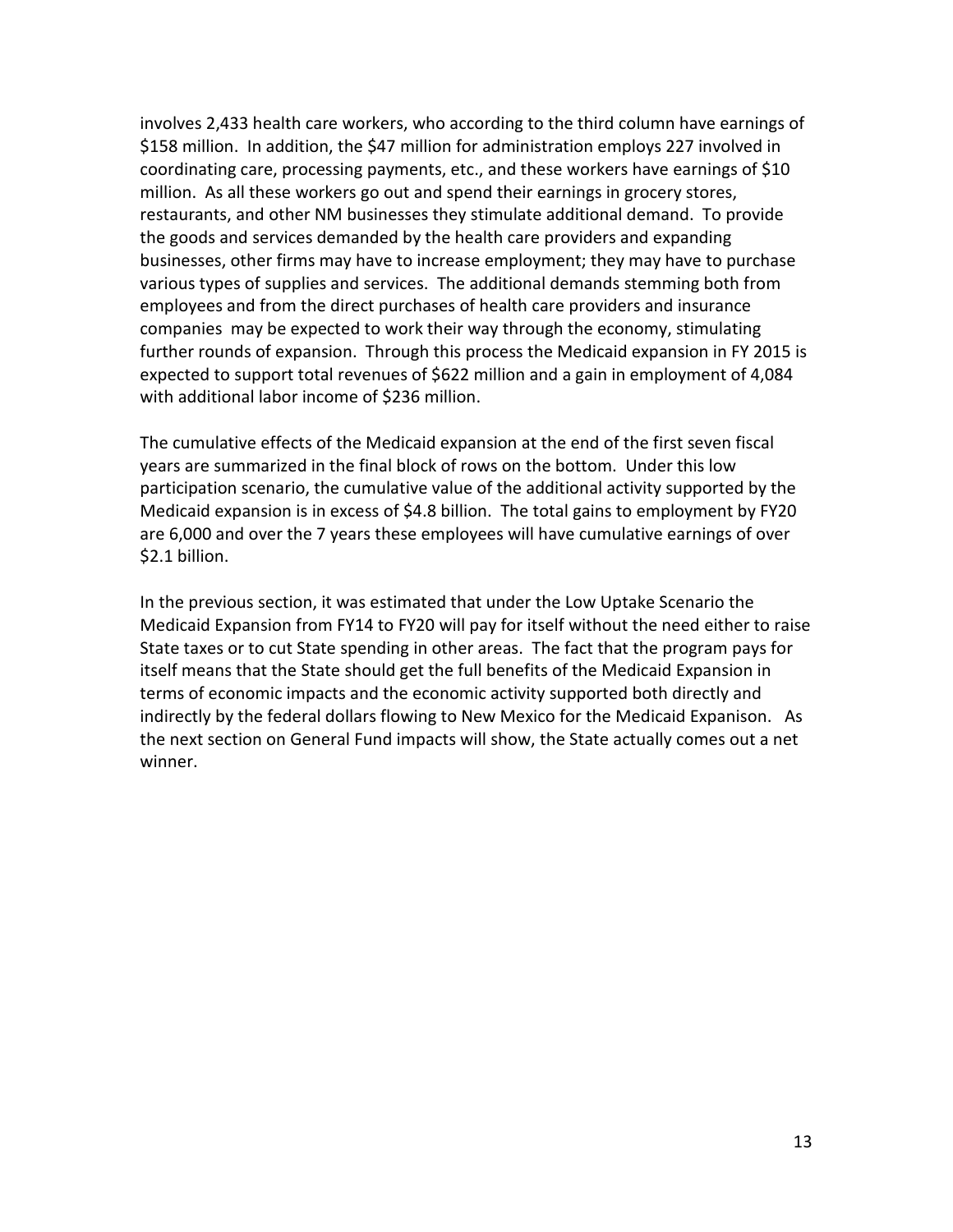#### **Medicaid Expansion: High Uptake Scenario**

Table 2.2 presents the estimates for the High Uptake Scenario. The methodology and underlying assumptions are basically the same, but the numbers are larger. In this case, the total employment supported directly and indirectly increases from just under 2,200 in FY14 to almost 8,500 in FY20, with the total gain in labor income – wages and salaries, benefits, and self-employment income – increasing from \$115 million in FY14 to over \$620 million in FY20.

|                              | Output        | <b>Employment</b> | Labor Income  |
|------------------------------|---------------|-------------------|---------------|
| <b>FY 2014</b>               |               |                   |               |
| Direct Health Care           | \$<br>152.2   | 1,090             | \$<br>72.8    |
| Direct Administration        | \$<br>38.7    | 138               | \$<br>4.3     |
| Indirect Economic Impact     | \$<br>123.1   | 954               | \$<br>38.6    |
| <b>Total Economic Impact</b> | \$<br>313.9   | 2,183             | \$<br>115.7   |
| <b>FY 2015</b>               |               |                   |               |
| Direct Health Care           | \$<br>545.9   | 3,747             | \$<br>261.2   |
| Direct Administration        | \$<br>98.3    | 328               | \$<br>21.8    |
| Indirect Economic Impact     | \$<br>419.3   | 2,634             | \$<br>329.0   |
| <b>Total Economic Impact</b> | \$<br>1,063.5 | 6,710             | \$<br>612.0   |
| <b>FY 2020</b>               |               |                   |               |
| Direct Health Care           | \$<br>833.4   | 4,052             | \$<br>380.4   |
| Direct Administration        | \$<br>119.3   | 406               | \$<br>26.4    |
| Indirect Economic Impact     | \$<br>438.3   | 4,003             | \$<br>214.4   |
| <b>Total Economic Impact</b> | \$<br>1,391.0 | 8,461             | \$<br>621.2   |
| <b>Total FY 2014-20</b>      |               |                   |               |
| Direct Health Care           | \$<br>4,499.4 | 4,052             | \$<br>2,053.7 |
| Direct Administration        | \$<br>718.9   | 406               | \$<br>159.3   |
| Indirect Economic Impact     | \$<br>3,405.7 | 4,003             | \$<br>1,148.9 |
| <b>Total Economic Impact</b> | \$<br>8,623.9 | 8,461             | \$<br>3,361.9 |

#### **Table 2.2. New Mexico Economic Activity Supported by the Medicaid Expansion High Uptake Scenario Employment and Millions of Dollars of Labor Income and Output**

UNM BBER calculations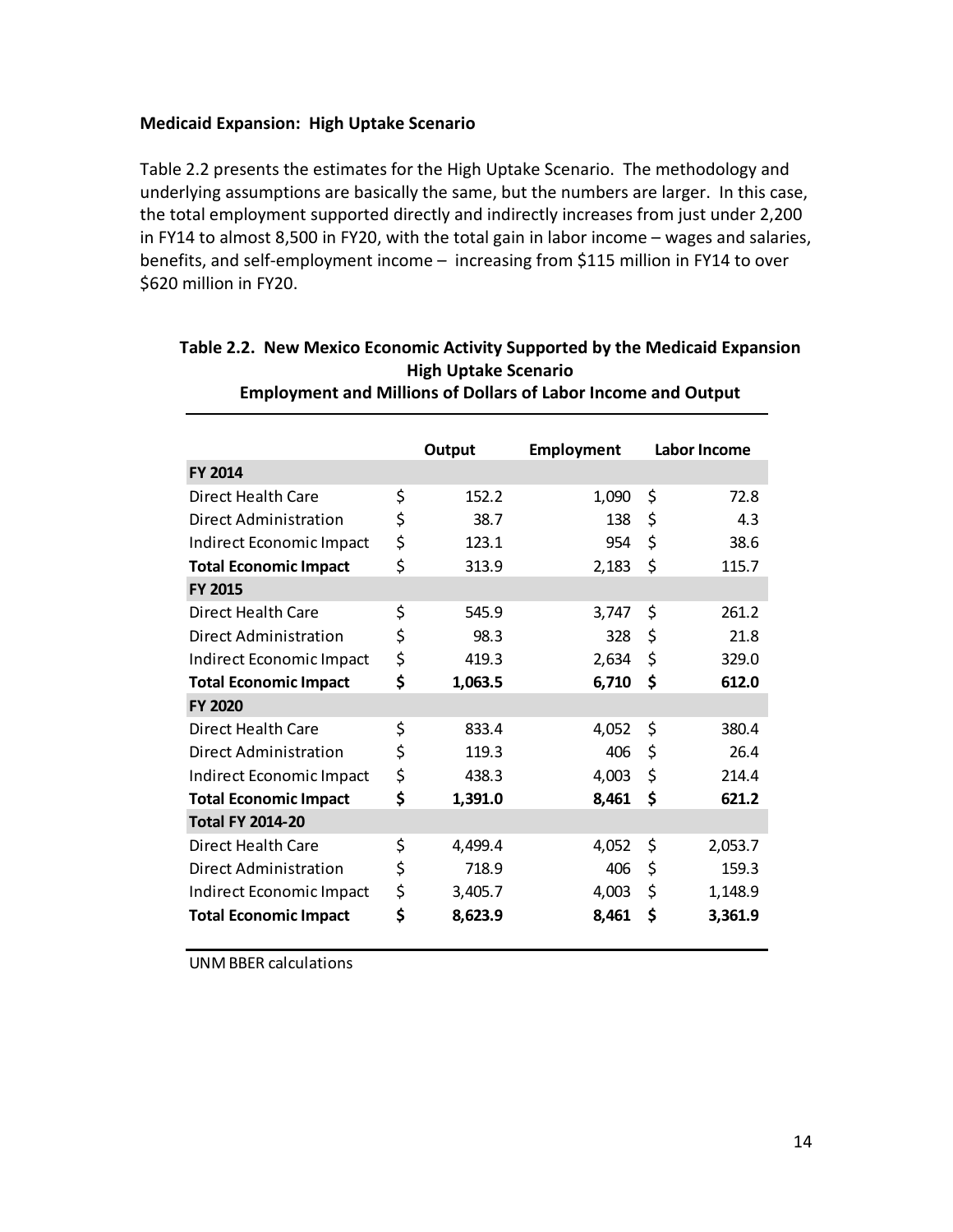# *3. General Fund Impacts of Medicaid Expansion*

#### **Low Uptake Scenario**

The General Fund impacts include additional costs incurred, primarily the additional State match that will be required beginning in 2017. As noted earlier, under ACA, the federal government will pick up 100% of the expansion in calendar 2014, 2015 and 2016, followed by 95% in 2017, 94% in 2018, 93% in 2019 and 90% in 2020 and beyond. Any state match will be offset at least in part by reduced payments for SCI, since that program will disappear and most of the people currently enrolled will qualify as newly eligible under the Medicaid expansion or will move into one of the health care exchanges.<sup>10</sup> In addition, State outlays for the Medicaid Expansion will be generally more than offset by the additional revenues that will accrue to the State's General Fund. These additional revenues include those from the following sources:

- **Insurance Premium Taxes.** The premium tax will be collected from the MCOs on the capitation payments received for the care of New Mexican residents who have enrolled. The tax on health care premiums is 4%. Since the SCI program is an insurance program and subject to the premium tax, new premium taxes will only be received for those newly eligible that were not in the SCI program.<sup>[11](#page-15-1)</sup>
- **New Mexico Medical Insurance Premiums**. The State currently has a high risk pool, the New Mexico Medical Insurance Pool (NMMIP), that is funded by a fee on all health and life insurance companies operating within the State. Under ACA, most of those in the program will move to the exchange, at a savings to the state of \$33.9 million per year according to the LFC, which recognizes this reduction as General Fund revenue in their September 27, 2012, *Hearing Brief on the ACA*.
- **Gross Receipts Taxes** on health care providers not exempt from the tax. Tax exempt entities include non-profit hospitals, like Presbyterian, government hospitals run by the Veterans Administration, by the Indian Health Service, and by UNM; Federally Qualified Health Centers, like First Choice, and other non-profit clinics around the state; and for-profit entities like Lovelace that pay insurance premium taxes are exempt from gross receipts tax for those patients covered by their health plan which is subject to the premium tax. Gross receipts tax revenues on health care providers include only the care for those newly eligible and not those currently under SCI.

Gross Receipts Taxes on activity is supported indirectly as providers of health services gear up to provide the newly eligible Medicaid patients with health care services by hiring additional staff and purchasing various goods and services in New

<span id="page-15-1"></span><span id="page-15-0"></span><sup>&</sup>lt;sup>10</sup> According to HSD, about 6% of adults currently in SCI are above 138% of poverty.<br><sup>11</sup> UNM accounts for about 25% of the total but they contract with Molina to manage the program and process payments. Molina is subject to and pays the premium tax on the UNM SCI program.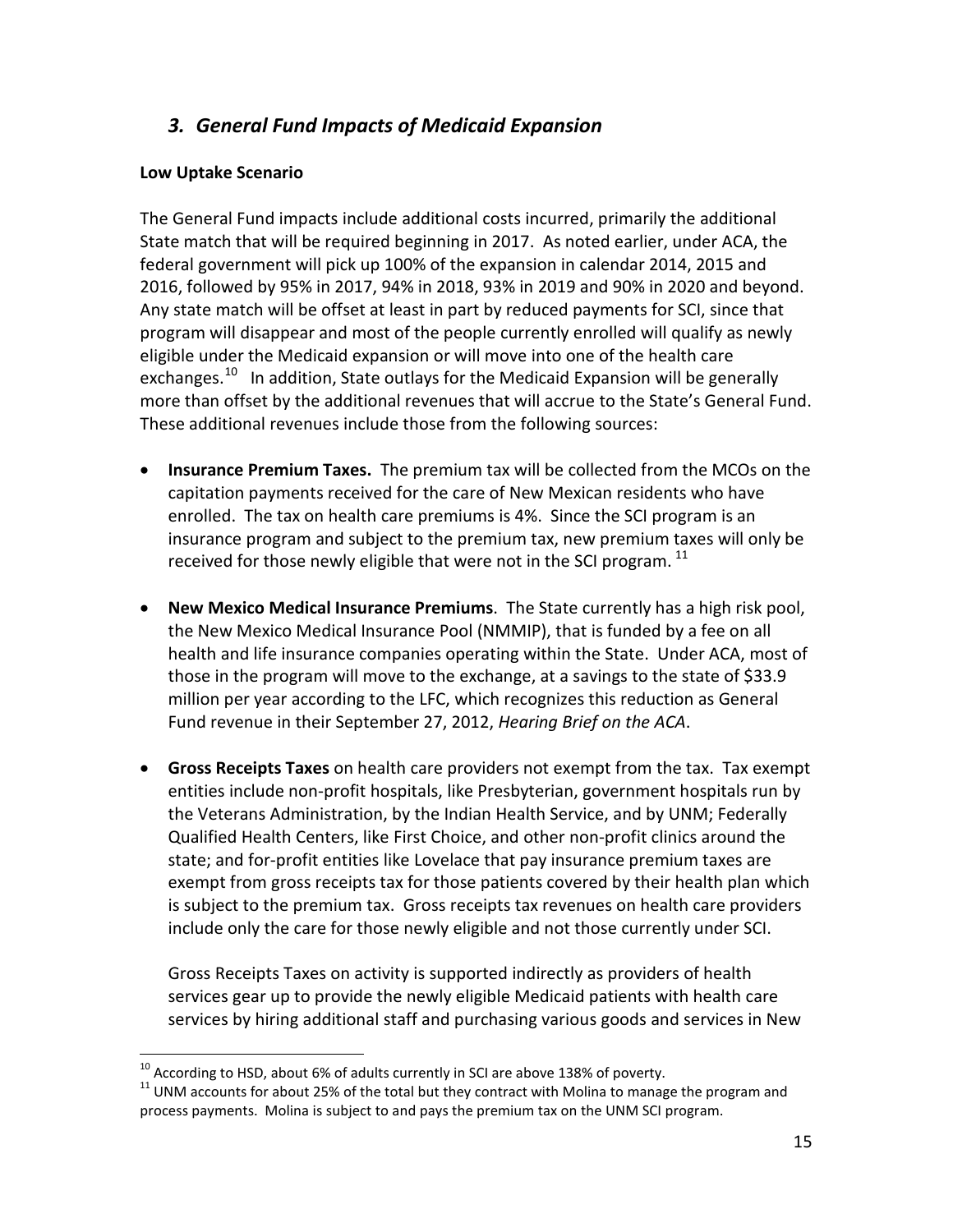Mexico. Gross receipts taxes will be due on many of the transactions thus stimulated as the impacts ripple across the economy.<sup>[12](#page-16-0)</sup>

• **Personal Income Taxes** on those employees supported directly and indirectly by Medicaid Expansion.

Table 3.1 reports BBER's analysis of the General Fund impacts of Medicaid Expansion for the Low Uptake Scenario. Additional revenues from taxes and fees already in place are expected to bring \$461 million in additional revenues into the State General Fund between FY14 and FY20. Over the same period, cost savings to the State General Fund from the SCI program are expected to total \$239 million. Under the Low Uptake Scenario, the State General Fund has a net gain in each of the first seven fiscal years of the Medicaid Expansion, with an estimated cumulative gain through FY20 of \$478 million. This is true even though not all the likely gross receipts tax revenues are included in the analysis.

<span id="page-16-0"></span><sup>&</sup>lt;sup>12</sup> Because BBER estimates for gross receipts taxes from health care providers in the High Uptake Scenario exceed the LFC estimates for the same scenario no attempt has been made to estimate the additional revenues that might be generated from the induced and indirect spending supported by the Medicaid expansion.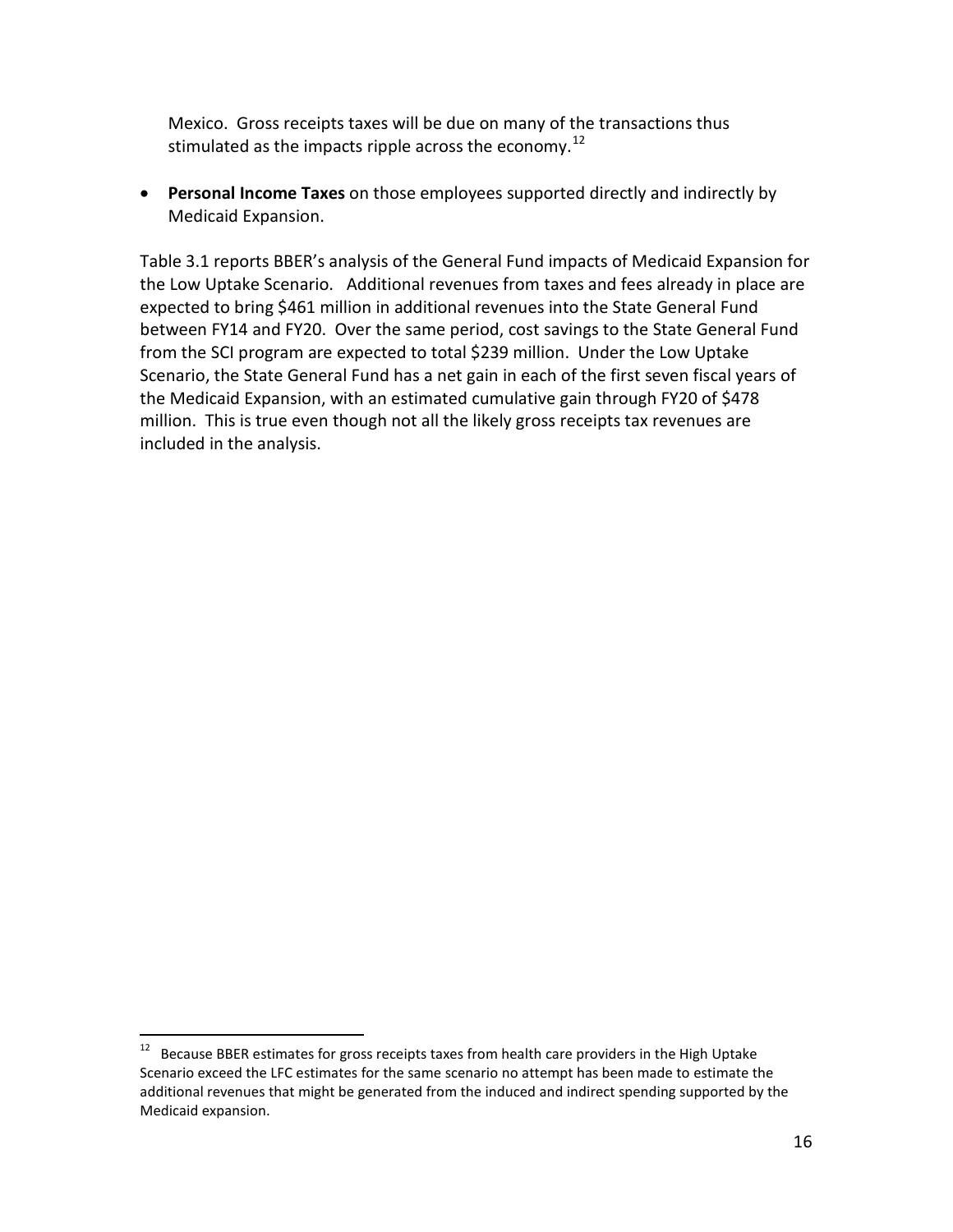|                                                     |                                 | FY 2014    |         | FY 2015    |         | FY 2020     |     | FY 2014 - 20 |
|-----------------------------------------------------|---------------------------------|------------|---------|------------|---------|-------------|-----|--------------|
| <b>New Revenues</b>                                 |                                 |            |         |            |         |             |     |              |
| Premium Tax -- 4% a                                 | \$                              | 7.5        | \$      | 18.1       | \$      | 30.5        | -\$ | 155.2        |
| <b>NMMIP Reduction b</b><br>Gross Receipts Tax      | \$                              |            | \$      | 33.9       | \$      | 33.9        | \$  | 203.3        |
| Direct Only c<br>Supported                          | \$                              | 2.3        | $\zeta$ | 6.8        | $\zeta$ | 13.5 \$     |     | 66.0         |
| Personal Income Tax d                               | <u>\$</u>                       | 1.9        | \$      | 4.4        | \$      | 6.0         | \$  | 36.1         |
|                                                     | $\overline{\boldsymbol{\zeta}}$ | 11.7       | \$      | 63.2       | \$      | 83.9        | \$  | 460.6        |
| <b>Cost Savings</b>                                 |                                 |            |         |            |         |             |     |              |
| State Savings SCI (20%)                             | \$                              | 21.5       | \$      | 42.3       | \$      | 28.0        | \$  | 239.3        |
| State DSH e                                         | $rac{5}{5}$                     |            | \$      |            | \$      |             | \$  |              |
|                                                     |                                 | 21.5       | \$      | 42.3       | \$      | 28.0        | \$  | 239.3        |
| <b>Additional Costs</b>                             |                                 |            |         |            |         |             |     |              |
| <b>Administrative Costs</b><br>State Share on Newly | \$                              | $(2.8)$ \$ |         | $(3.0)$ \$ |         | $(3.9)$ \$  |     | (23.1)       |
| Eligible                                            | \$                              |            | \$      |            | \$      | $(76.8)$ \$ |     | (199.1)      |
|                                                     | \$                              | $(2.8)$ \$ |         | $(3.0)$ \$ |         | $(80.7)$ \$ |     | (222.3)      |
| <b>State Gain (Loss)</b>                            | \$                              | 30.4       | \$      | 102.6      | \$      | 31.3        | \$  | 477.7        |

#### **Table 3.1. General Fund Impacts of the Medicaid Expansion, Low Uptake Scenario All Figures in Millions of Dollars**

a. On newly eligible only since premium tax is paid on all current SCI.

 b. BBER is following the LFC in estimating 80% of high risk pool supported by this fee will enter an exchange with savings to the General Fund.

 c. Direct only. BBER direct estimates for the high uptake scenario used by the LFC exceed LFC estimates for direct and indirect except for first year, when LFC estimates \$6.6 million. BBER assumes capacity limitations at start-up.

 d. BBER defers to LFC expertise in estimating personal income taxes. Figures for low uptake scenario are scaled down using premium tax estimates for the two scenarios.

e. BBER assume State continues to contribute to DSH program.

UNM BBER Calculations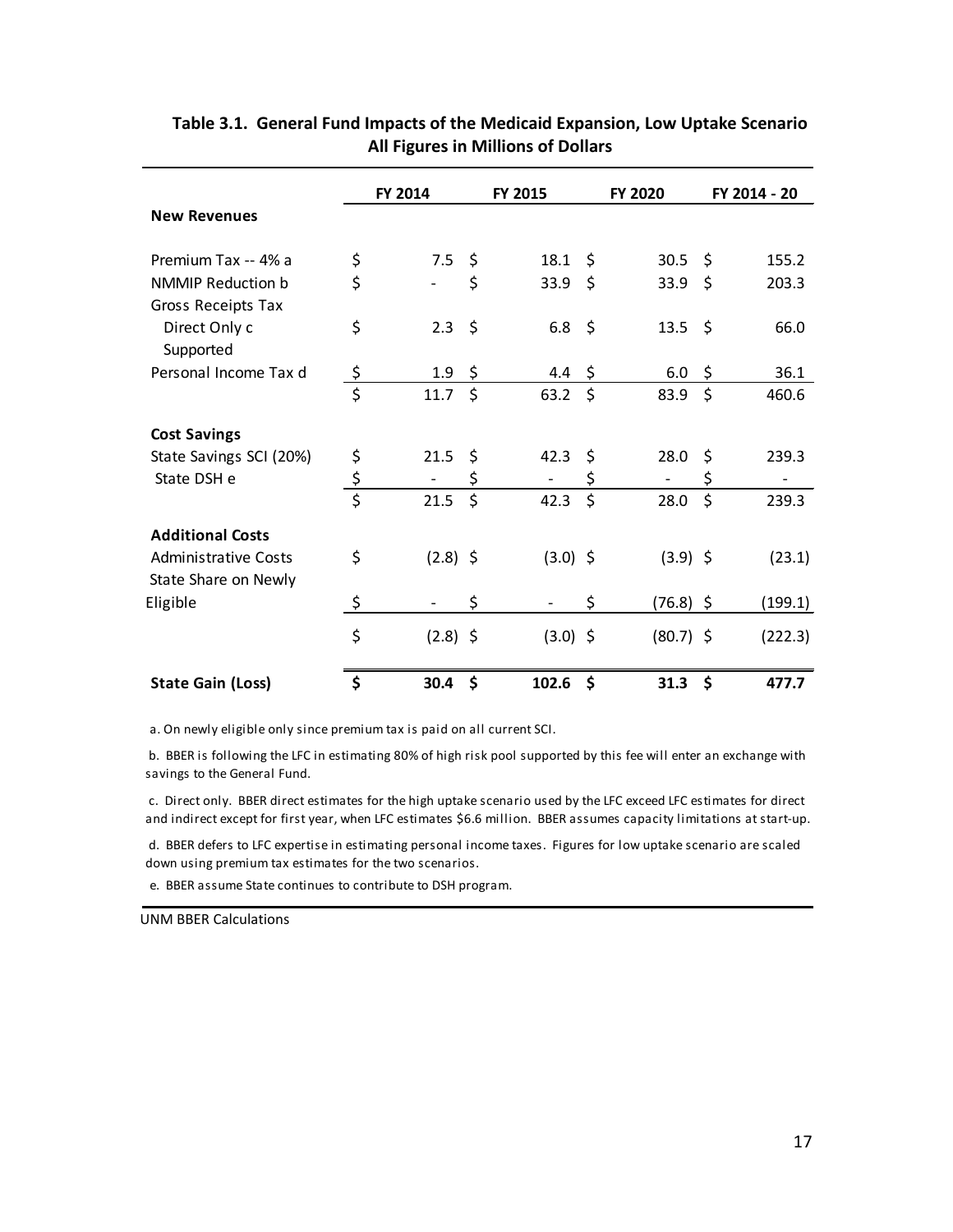#### **High Uptake Scenario**

BBER's analysis of the General Fund impacts of Medicaid Expansion for the High Uptake Scenario is given in Table 3.2. As might be expected, the overall net gain to the state over the seven fiscal years is somewhat higher -- \$523 million versus \$478 million.

| High Uptake Scenario              |                 | Revenues in \$ Millions |         |            |         |              |              |
|-----------------------------------|-----------------|-------------------------|---------|------------|---------|--------------|--------------|
|                                   |                 | FY 2014                 |         | FY 2015    |         | FY 2020      | FY 2014 - 20 |
| <b>New Revenues</b>               |                 |                         |         |            |         |              |              |
| Premium Tax -- 4% a               | \$              | 10.3                    | \$      | 26.2       | \$      | 40.7         | \$<br>218.6  |
| <b>NMMIP Reduction b</b>          | \$              |                         | \$      | 33.9       | $\zeta$ | 33.9         | \$<br>203.3  |
| Gross Receipts Tax                |                 |                         |         |            |         |              |              |
| Direct Only c                     | \$              | 3.2                     | \$      | 9.8        | \$      | 18.0         | \$<br>92.9   |
| Supported                         |                 |                         |         |            |         |              |              |
| Personal Income Tax d             |                 | 2.6                     | \$      | 6.1        | \$      | 8.3          | \$<br>50.2   |
|                                   | $rac{\xi}{\xi}$ | 16.1                    | $\zeta$ | 76.0       | $\zeta$ | 100.9        | \$<br>565.0  |
| <b>Cost Savings</b>               |                 |                         |         |            |         |              |              |
| State Savings SCI (20%)           | \$              | 21.5                    | \$      | 42.3       | \$      | 28.0         | \$<br>239.3  |
| State DSH e                       | \$              |                         | \$      |            | \$      |              | \$           |
|                                   | \$              | 21.5                    | \$      | 42.3       | \$      | 28.0         | \$<br>239.3  |
| <b>Additional Costs</b>           |                 |                         |         |            |         |              |              |
| <b>State Administrative Costs</b> | \$              | $(2.8)$ \$              |         | $(3.0)$ \$ |         | $(3.9)$ \$   | (23.1)       |
| State Share on Newly              |                 |                         |         |            |         |              |              |
| Eligible                          | \$              |                         |         |            | \$      | (98.4) \$    | (257.8)      |
|                                   | \$              | $(2.8)$ \$              |         | $(3.0)$ \$ |         | $(102.3)$ \$ | (280.9)      |
| <b>State Gain (Loss)</b>          | \$              | 34.8                    | \$      | 115.4      | \$      | 26.6         | \$<br>523.4  |

| Table 3.2. General Fund Impacts of the Medicaid Expansion, High Uptake Scenario |
|---------------------------------------------------------------------------------|
| <b>All Figures in Millions of Dollars</b>                                       |

a. On newly eligible only since premium tax is paid on all current SCI.

 b. BBER is following the LFC in estimating 80% of high risk pool supported by this fee will enter an exchange with savings to the General Fund.

 c. BBER direct estimates exceed LFC estimates for direct and indirect except for first year, when LFC estimates \$6.6 million. BBER assumes capacity limitations at start-up.

d. BBER defers to LFC expertise in estimating personal income taxes.

e. BBER assume State continues to contribute to DSH program at same level.

UNM BBER Calculations